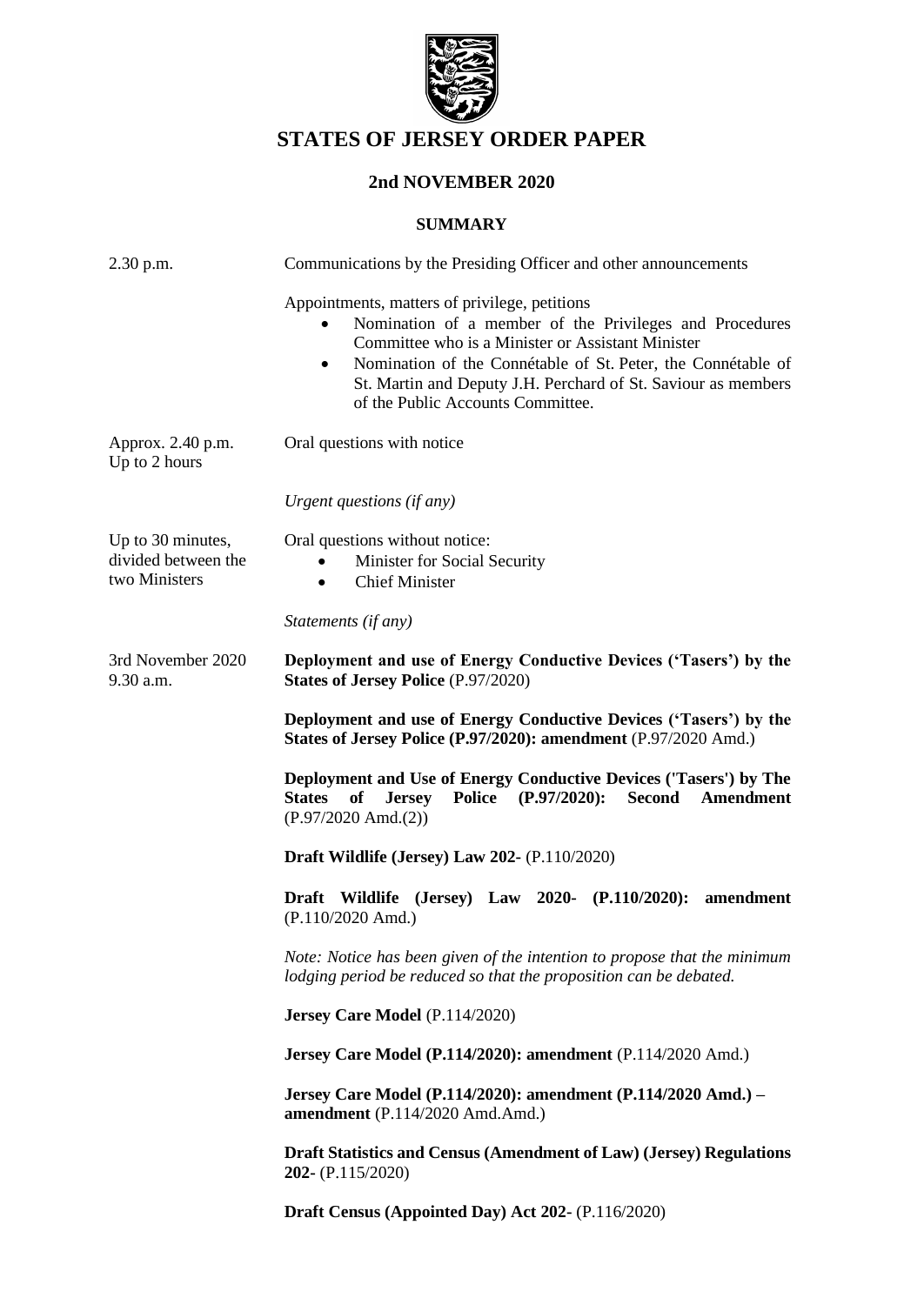

**[Draft Income Tax \(Amendment No. 46\) \(Jersey\) Law 202-](https://statesassembly.gov.je/AssemblyPropositions/2020/P.118-2020.pdf)** (P.118/2020)

**[Draft Social Security \(Amendment of Law No. 13\) \(Jersey\) Regulations](https://statesassembly.gov.je/AssemblyPropositions/2020/P.113-2020.pdf)  202-** [\(P.113/2020\)](https://statesassembly.gov.je/AssemblyPropositions/2020/P.113-2020.pdf) 

**[Migration and Population Data](https://statesassembly.gov.je/AssemblyPropositions/2020/P.120-2020.pdf)** (P.120/2020)

**Migration and Population Data (P.120/2020): amendment** (P.120/2020 Amd.)

**Immigration and Social Security Co-ordination (EU Withdrawal) Act 2020: Extension to Jersey by Order in Council** (P.140/2020)

*Note: Notice has been given of the intention to propose that the minimum lodging period be reduced so that the proposition can be debated.*

Arrangement of public business at subsequent meetings

*Lunch adjournment likely around 12.45 p.m., until 2.15 p.m. If business is not completed by around 5.30 p.m. the Assembly usually adjourns for the evening and will resume its meeting at 9.30 a.m. on Wednesday 4th and Thursday 5th November 2020 if necessary.*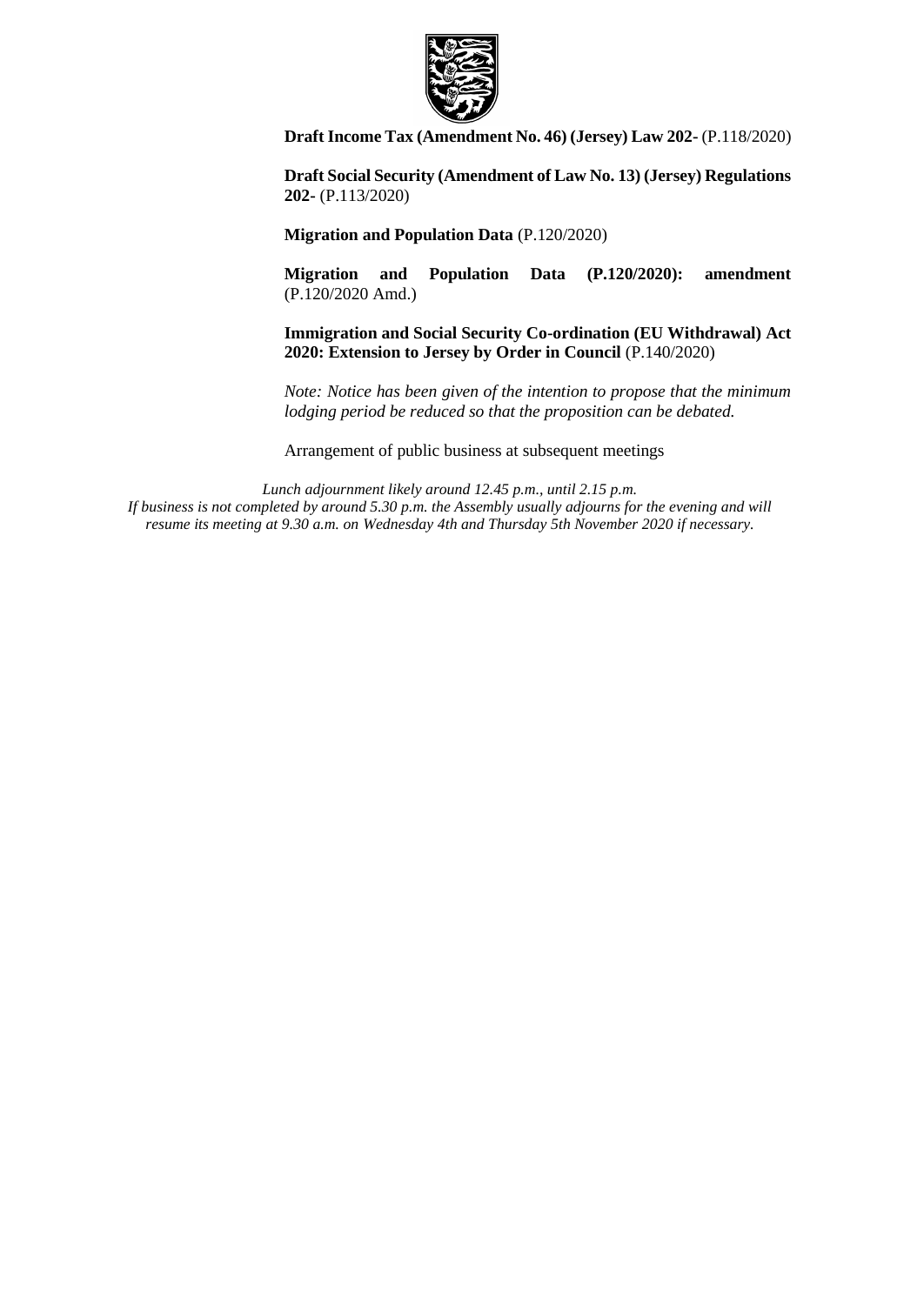

## **STATES OF JERSEY ORDER PAPER**

### **2nd NOVEMBER 2020 at 2.30 p.m.**

### **A. COMMUNICATIONS BY THE PRESIDING OFFICER**

## **B. TABLING OF SUBORDINATE ENACTMENTS**

*(Explanatory note attached)*

| Road Traffic (Lighting) (Amendment) (Jersey) Order 2020. | R&O.125/2020. |
|----------------------------------------------------------|---------------|
| Minister for Infrastructure.                             |               |

### **C. DOCUMENTS PRESENTED**

| Land Transactions under Standing Order 168(3): Apartment No. 7, Block F,<br>Les Quennevais Park, St. Brelade – Cancellation of Existing 99-Year Lease<br>and Transfer of the Public's Flying-Freehold Ownership.<br>Presented: 23rd October 2020, Minister for Infrastructure. | R.117/2020. |
|--------------------------------------------------------------------------------------------------------------------------------------------------------------------------------------------------------------------------------------------------------------------------------|-------------|
| Island Plan Review: Preferred Strategy Report.<br>Presented: 26th October 2020, Minister for Infrastructure.                                                                                                                                                                   | R.118/2020. |
| Land Transactions Under Standing Order 168(3): Jersey Heritage Trust –<br>Forts, Towers and Ruins – 99-Year Lease.<br>Presented: 26th October 2020, Minister for Infrastructure.                                                                                               | R.119/2020. |
| Land Transactions Under Standing Order 168(3): Grouville School – Land<br>Sale and Boundary Ratification.<br>Presented: 27th October 2020, Minister for Infrastructure.                                                                                                        | R.120/2020. |
| Independent Review of Jersey Members' Remuneration Process.<br>Presented: 27th October 2020, Privileges and Procedures Committee.                                                                                                                                              | R.121/2020. |
| Review of the Jersey Care Model.<br>Presented: 22nd October 2020, Health and Social Security Scrutiny Panel.                                                                                                                                                                   | S.R.5/2020. |
| MOTIEICA TION OE I ODCED DDODOSITIONS                                                                                                                                                                                                                                          |             |

#### **D. NOTIFICATION OF LODGED PROPOSITIONS**

| Deployment and Use of Energy Conductive Devices ('Tasers') by The States<br>of Jersey Police (P.97/2020): Second Amendment.<br>Lodged: 27th October 2020, Children, Education and Home Affairs Scrutiny<br>Panel. | P.97/2020.<br>Amd. $(2)$ . |
|-------------------------------------------------------------------------------------------------------------------------------------------------------------------------------------------------------------------|----------------------------|
| Draft Wildlife (Jersey) Law 2020- (P.110/2020): amendment.                                                                                                                                                        | P.110/2020.                |
| Lodged: 21st October 2020, Deputy of St. Martin.                                                                                                                                                                  | Amd.                       |
| Jersey Care Model (P.114/2020): amendment (P.114/2020 Amd.) –<br>amendment.<br>Lodged: 27th October 2020, Minister for Health and Social Services.                                                                | P.114/2020.<br>Amd.Amd.    |
| Migration and Population Data (P.120/2020): amendment.                                                                                                                                                            | P.120/2020.                |
| Lodged: 23rd October 2020, Deputy J.H. Perchard of St. Saviour.                                                                                                                                                   | Amd.                       |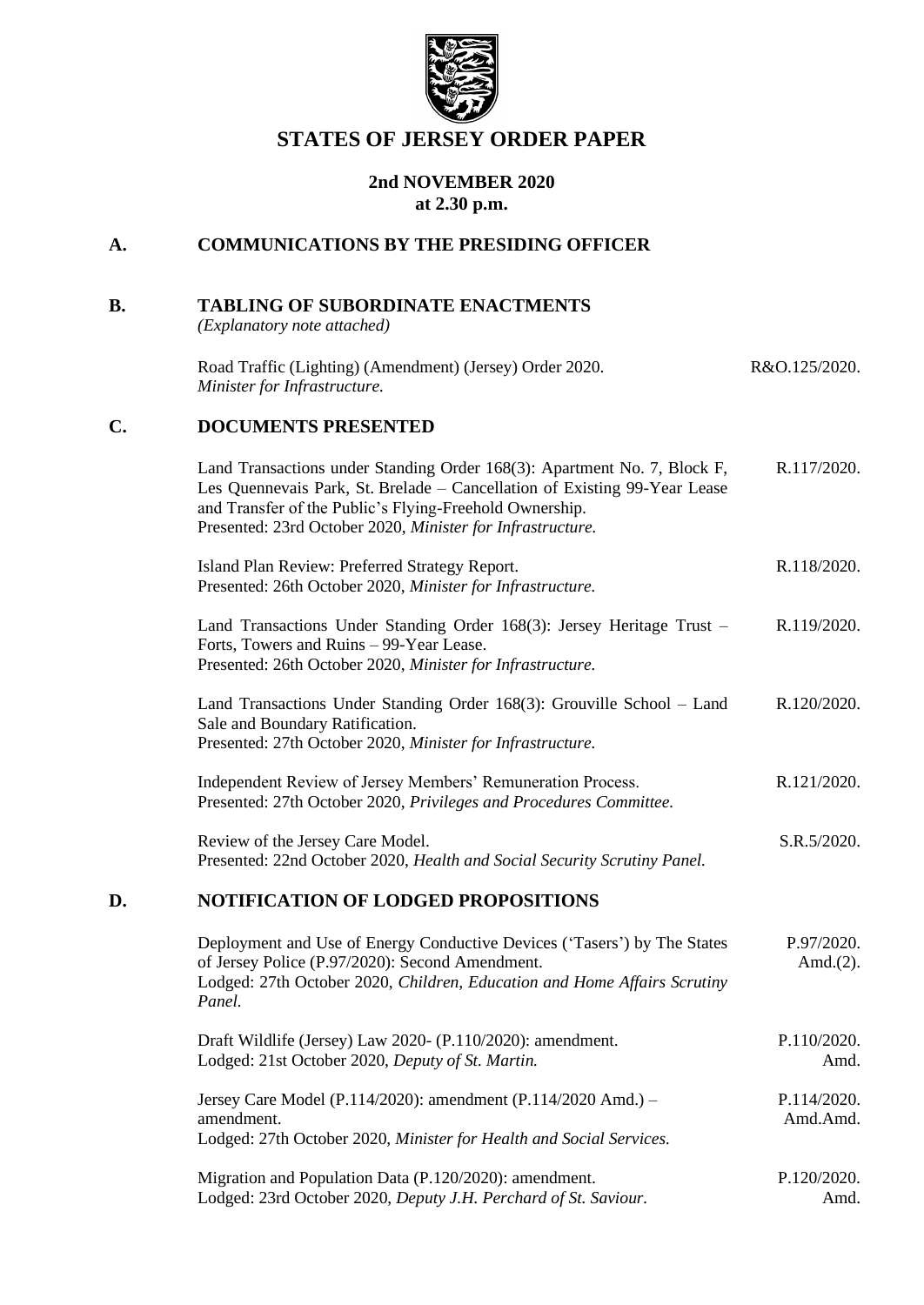

| Migration Control Policy (P.137/2020): amendment.<br>Lodged: 23rd October 2020, Deputy J.H. Perchard of St. Saviour.                                              | P.137/2020.<br>Amd. |
|-------------------------------------------------------------------------------------------------------------------------------------------------------------------|---------------------|
| Composition and Election of the States: Proposed Changes (P.139/2020) –<br>amendment.<br>Lodged: 27th October 2020, Deputy J.M Maçon of St. Saviour.              | P.139/2020.<br>Amd. |
| Immigration and Social Security Co-ordination (EU Withdrawal) Act 2020:<br>Extension to Jersey by Order in Council.<br>Lodged: 21st October 2020, Chief Minister. | P.140/2020.         |
| CI Lottery: Allocation of 2019 Proceeds.<br>Lodged: 21st October 2020, Minister for Economic Development, Tourism,<br>Sport and Culture.                          | P.141/2020.         |
| Jersey Heritage Trust: Amendments to Constitution.<br>Lodged: 21st October 2020, Minister for Economic Development, Tourism,<br>Sport and Culture.                | P.142/2020.         |
| Draft Amendment (No.49) of the Standing Orders of The States of Jersey.<br>Lodged: 22nd October 2020, Deputy S.M. Wickenden of St. Helier.                        | P.143/2020.         |
| Draft Amendment (No.50) of the Standing Orders of The States of Jersey.<br>Lodged: 22nd October 2020, Senator L.J. Farnham.                                       | P.144/2020.         |

#### **E. WITHDRAWAL OF LODGED PROPOSITIONS**

#### **F. APPOINTMENT OF MINISTERS, COMMITTEES AND PANELS**

Nomination of a member of the Privileges and Procedures Committee who is a Minister or Assistant Minister.

Nomination of the Connétable of St. Peter, the Connétable of St. Martin and Deputy J.H. Perchard of St. Saviour as members of the Public Accounts Committee.

### **G. MATTERS OF PRIVILEGE**

#### **H. PETITIONS**

#### **I. QUESTIONS**

#### (a) – **Written Questions** *(attached)*

- **WQ.399/2020** 1. The Minister for Health and Social Services will table an answer to a question asked by Deputy J.H. Perchard of St. Saviour regarding Islanders classed as being at highest risk in respect of Covid-19.
- **WQ.400/2020** 2. The Minister for Social Security will table an answer to a question asked by Deputy J.H. Perchard of St. Saviour regarding the reduction of Social Security contributions in response to Covid-19.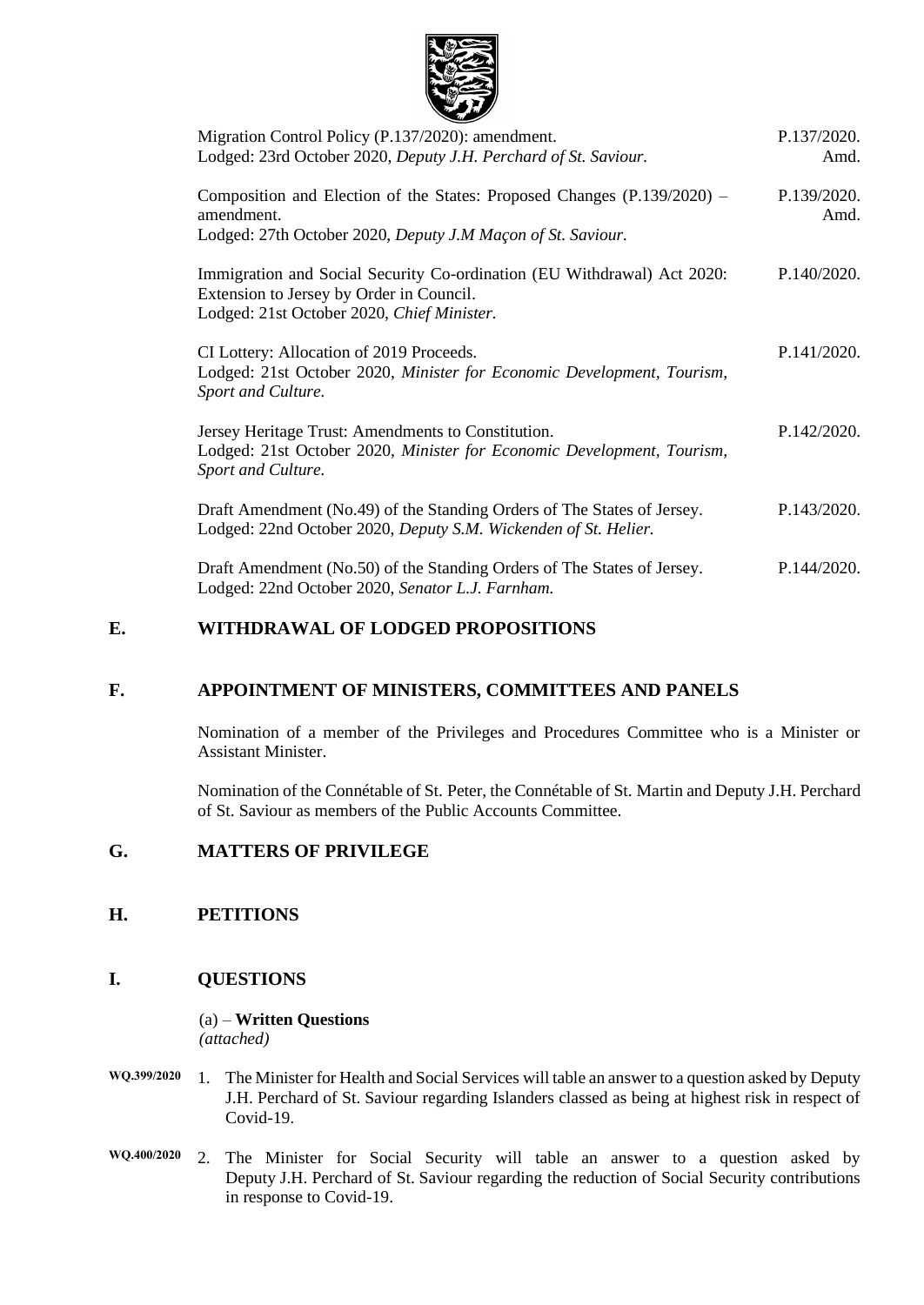

- **WQ.401/2020** 3. The Minister for Education will table an answer to a question asked by Deputy J.H. Perchard of St. Saviour regarding the impact of Covid-19 on teaching and learning.
- **WQ.402/2020** 4. The Minister for Children and Housing will table an answer to a question asked by Deputy J.H. Perchard of St. Saviour regarding the support available to disadvantaged children and families.
- **WQ.403/2020** 5. The Minister for the Environment will table an answer to a question asked by Deputy J.H. Perchard of St. Saviour regarding the relationship between property size and the number of occupants.
- **WQ.404/2020** 6. The Minister for Health and Social Services will table an answer to a question asked by Deputy L.M.C. Doublet of St. Saviour regarding the Maternity Voices Partnership.
- **WQ.405/2020** 7. The Minister for Children and Housing will table an answer to a question asked by Deputy L.M.C. Doublet of St. Saviour regarding measures to ensure children understand that smacking is not permitted.
- **WQ.406/2020** 8. The Minister for Children and Housing will table an answer to a question asked by Deputy L.M.C. Doublet of St. Saviour regarding the impact of Covid-19 on parents-to-be, young children and their families.
- **WQ.407/2020** 9. The Minister for Education will table an answer to a question asked by Deputy R.J. Ward of St. Helier regarding the allocation of resources to 'catch-up' programmes in schools.
- **WQ.408/2020** 10. The Minister for the Environment will table an answer to a question asked by Deputy R.J. Ward of St. Helier regarding the application of the Public Health and Safety (Rented Dwellings) (Jersey) Law 2018.
- **WQ.409/2020** 11. The Minister for Infrastructure will table an answer to a question asked by Deputy R.J. Ward of St. Helier regarding cycling projects.
- **WQ.410/2020** 12. The Minister for Treasury and Resources will table an answer to a question asked by Deputy R.J. Ward of St. Helier regarding hotel room provided for workers having to self-isolate.
- **WQ.411/2020** 13. The Minister for Treasury and Resources will table an answer to a question asked by Deputy R.J. Ward of St. Helier regarding the employees of States-owned companies who have been signed off work due to stress.
- **WQ.412/2020** 14. The Minister for Health and Social Services will table an answer to a question asked by the Connétable of St. Martin regarding access to endocrinology services.
- **WQ.414/2020** 15. H.M. Attorney General will table an answer to a question asked by the Connétable of St. Martin regarding legislative changes arising from the establishment of multi-Parish electoral constituencies.
- **WQ.415/2020** 16. The Chair of the Privileges and Procedures Committee will table an answer to a question asked the Connétable of St. Martin by regarding Draft Amendment (No. 49) of the Standing Orders of the States of Jersey (P.143/2020).
- **WQ.416/2020** 17. The Minister for International Development will table an answer to a question asked by the Connétable of St. Martin regarding the report on Island identity and Jersey's International Profile Policy.
- **WQ.417/2020** 18. The Minister for Infrastructure will table an answer to a question asked by the Connétable of St. Helier regarding the development of transport strategies.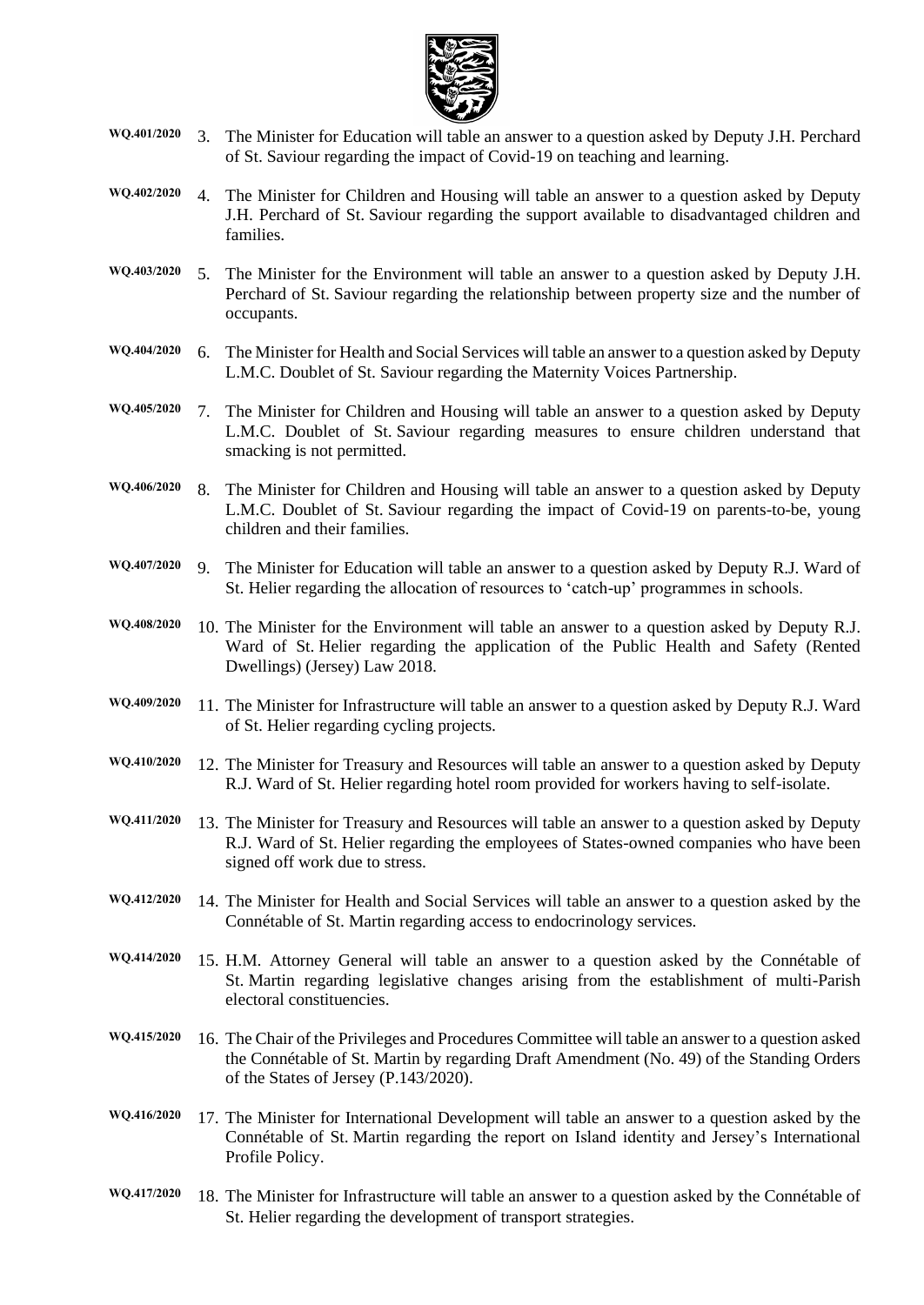

- **WQ.418/2020** 19. The Chief Minister will table an answer to a question asked by Deputy G.P. Southern of St. Helier regarding the impact of the use of agency and locum staff in the Department of Health and Community Services.
- **WQ.419/2020** 20. The Chair of the Privileges and Procedures Committee will table an answer to a question asked by Deputy M. Tadier of St. Brelade regarding the translation of speeches made in the Assembly.
- **WQ.420/2020** 21. The Minister for Health and Social Services will table an answer to a question asked by Deputy G.P. Southern of St. Helier regarding waiting lists.
- **WQ.421/2020** 22. The Minister for Health and Social Services will table an answer to a question asked by Deputy I. Gardiner of St. Helier regarding the testing regime for Covid-19.
- **WQ.422/2020** 23. The Minister for Health and Social Services will table an answer to a question asked by Deputy I. Gardiner of St. Helier regarding the positive cases of Covid-19 identified in Jersey.
- **WQ.423/2020** 24. The Minister for Health and Social Services will table an answer to a question asked by Deputy I. Gardiner of St. Helier regarding staffing levels at the General Hospital.
- **WQ.424/2020** 25. The Minister for Health and Social Services will table an answer to a question asked by Deputy G.P. Southern of St. Helier regarding the use of agency and locum staff.

#### **(b) – Oral Questions**

(120 minutes)

**OQ.308/2020** 1. Deputy G.J. Truscott of St. Brelade will ask the following question of the Minister for Infrastructure –

> "Will the Minister advise what quality inspections, if any, his department undertakes of the standard of work delivered by outsourced contractors who maintain public parks, gardens and housing estate hedges and verges?"

**OQ.294/2020** 2. The Deputy of St. Martin will ask the following question of the Assistant Minister for Education –

> "Will the Assistant Minister advise what arrangements, if any, are being put in place to ensure that Jersey students can return to the Island for Christmas?"

**OQ.298/2020** 3. The Connétable of Trinity will ask the following question of the Minister for Infrastructure –

"Will the Minister agree to prioritise the creation of safe walking and cycling routes to schools, to ensure that the benefits arising from the reduction in traffic congestion and car use may be realised?"

**OQ.291/2020** 4. Deputy L.M.C. Doublet of St. Saviour will ask the following question of the Minister for Health and Social Services –

> "Will the Minister state what scientific evidence was used for the announcement that masks should be worn in indoor public spaces; and will he circulate a copy of the evidence to members?"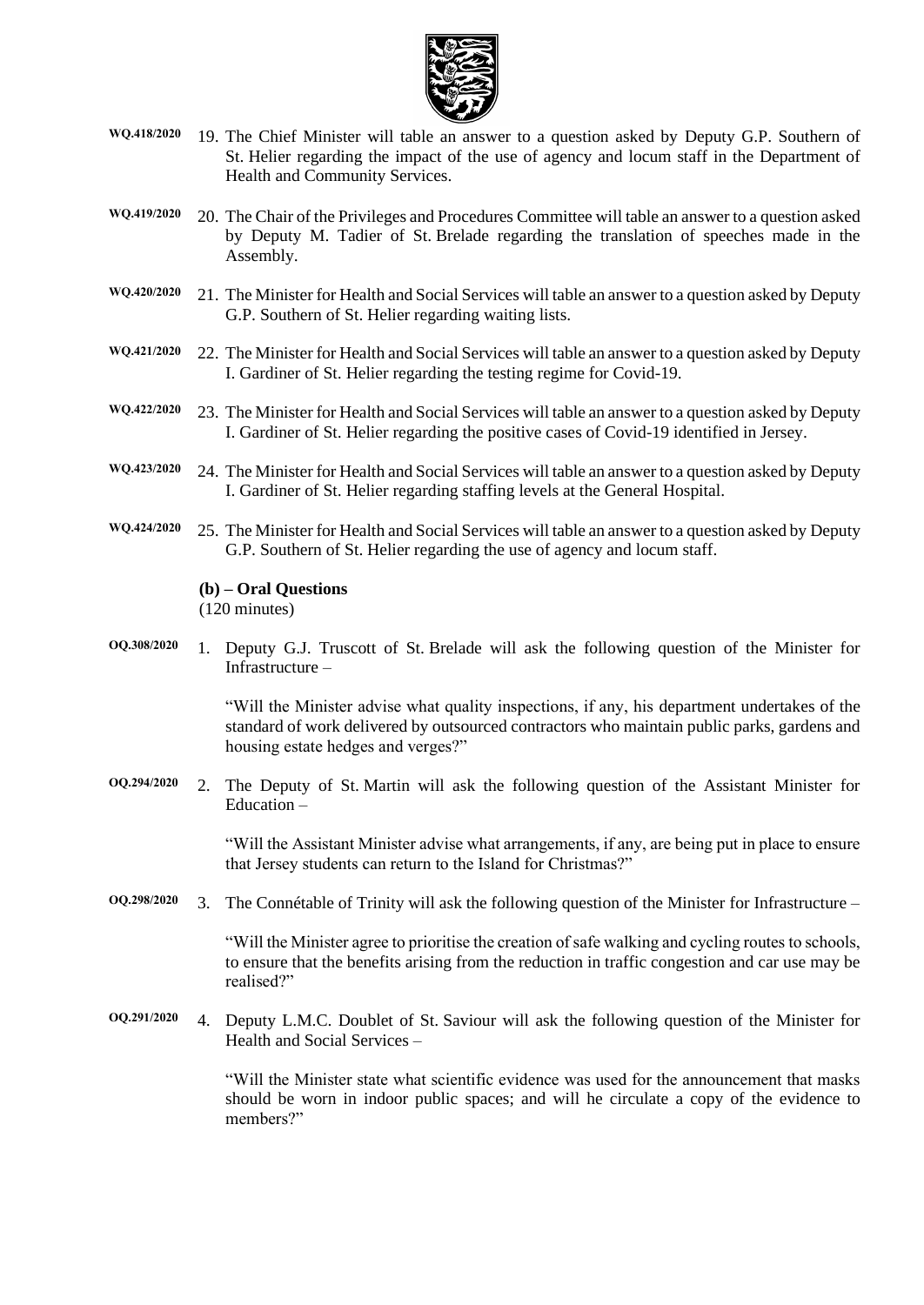

**OQ.314/2020** 5. Deputy S.M. Ahier of St. Helier will ask the following question of the Minister for Treasury and Resources –

> "Taking into account the latest refinement to the options in respect of prior-year basis taxpayers, will the Minister explain how it will be ensured that the process for, and level of, payment of the 2019 tax liability will meet the stated expectations?"

**OQ.292/2020** 6. Deputy I. Gardiner of St. Helier will ask the following question of the Minister for Health and Social Services –

> "Will the Minister advise what plans, if any, are in place to ensure that there are sufficient staff employed at the General Hospital to deal with winter admissions and any potential rise in the number of Covid cases?"

**OQ.304/2020** 7. Deputy R.J. Ward of St. Helier will ask the following question of the Minister for Education –

"Given the recent incidences of Covid-19 in schools, will the Minister advise whether all school staff will be offered regular P.C.R. or antibody testing, both for reassurance and to track any possible transmission of the virus; and will she further advise whether class or year group bubbles are permitted to visit other schools?"

**OQ.302/2020** 8. The Connétable of St. Martin will ask the following question of the Chief Minister –

"Will the Chief Minister advise what additional financial support, if any, will be given to charities that provide vital services to Islanders (particularly in the medical and social services sectors) in order that redundancies are minimised; and will any such support be available until the charities are able to support themselves at pre-COVID levels?"

**OQ.306/2020** 9. The Deputy of St. Mary will ask the following question of the Minister for Health and Social Services –

> "Further to the response to Oral Question 244/2020, will the Minister provide an update on the review into the identification of potential ways of easing existing restrictions applicable to small gatherings of musicians and singers; and will he state what the current position is?"

**OQ.301/2020** 10. Senator K.L. Moore will ask the following question of the Minister for Education –

"Will the Minister advise how many educational psychologists and wellbeing officers are currently working in the education service; how many, if any, are employed, but currently not working; and how many, if any, of these positions are currently vacant?"

**OQ.293/2020** 11. Deputy K.F. Morel of St. Lawrence will ask the following question of the Minister for Children and Housing –

> "Following the protest by care survivors against the proposed care memorial, what steps, if any, is the Minister taking to ensure the protestors' views are heard, taken into account and have an effect on any future decision as to whether or not to create a memorial?"

**OQ.299/2020** 12. Deputy K.G. Pamplin of St. Saviour will ask the following question of the Minister for Economic Development, Tourism, Sport and Culture –

> "Will the Minister provide details of the work being undertaken to ensure that Jersey's supply chain is prepared for the post-Brexit period, whether there is a deal between the U.K. and E.U. or not?"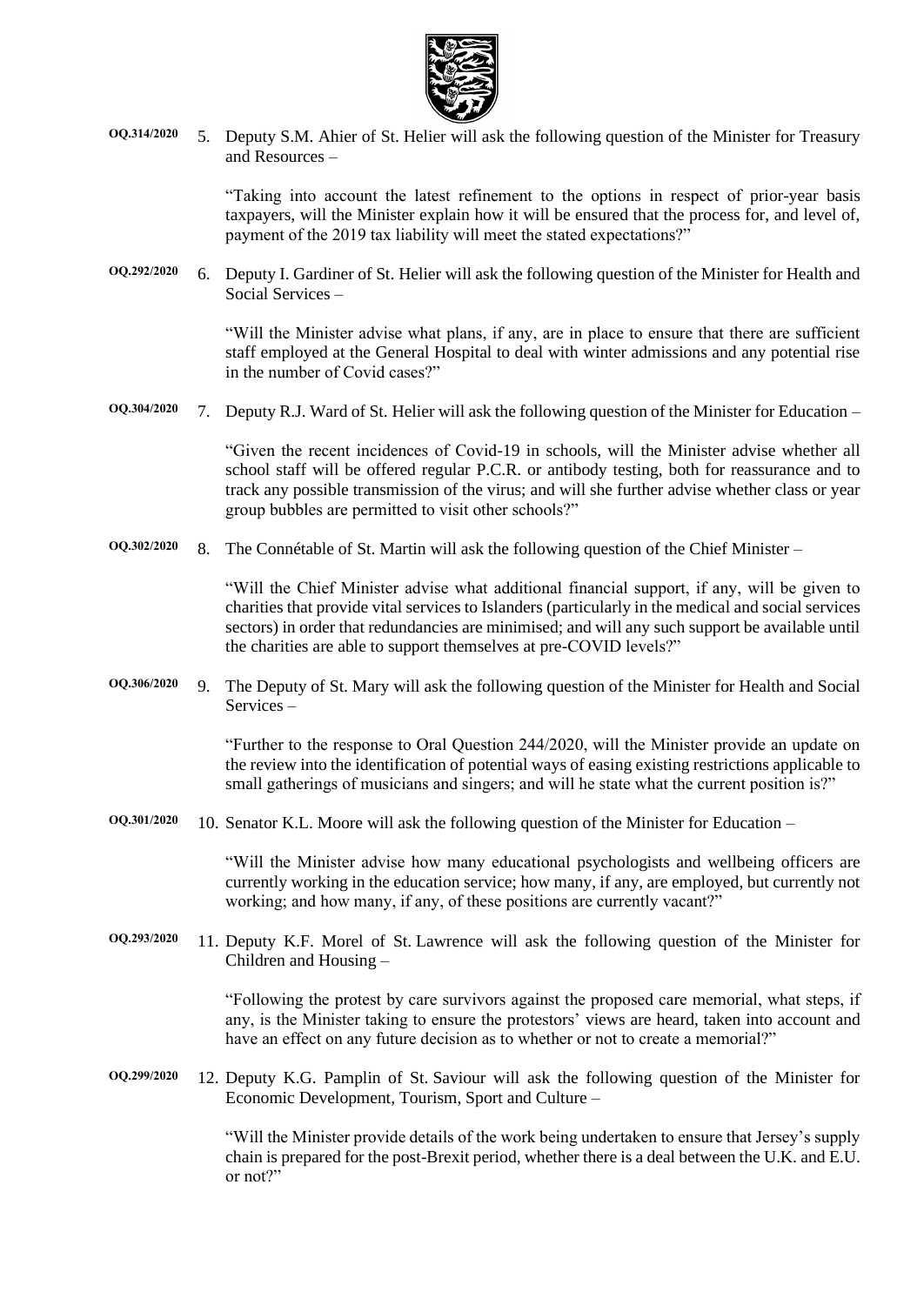

**OQ.309/2020** 13. The Connétable of St. Brelade will ask the following question of the Minister for the Environment –

> "Is it the Minister's assessment that the planning function is adequately resourced and, if not, will he explain how adopting the Government Plan will address the situation, including any additional funding that may be provided?

**OQ.315/2020** 14. Deputy G.P. Southern of St. Helier will ask the following question of the Minister for Health and Social Services –

> "Given the response to a Freedom of Information request revealed that, for the past year, the vacancy rate for nurses has been at, or over, 10%, will the Minister advise what impact this has had on overtime rates and absentee rates arising from stress; and what risk assessment, if any, has been undertaken to determine whether, and how, the vacancy rate has put pressure on the safety of service delivery?

**OQ.311/2020** 15. Deputy M.R. Higgins of St. Helier will ask the following question of the Minister for Health and Social Services –

> "Will the Minister advise what criteria will be used by the Government to decide whether to implement a lock-down in Jersey in response to a second wave of COVID-19?"

**OQ.295/2020** 16. The Deputy of St. Martin will ask the following question of the Minister for Health and Social Services –

> "Will the Minister provide his initial assessment of the level of public compliance with his department's guidance that face masks should be worn in all public places?"

**OQ.303/2020** 17. The Connétable of St. Martin will ask the following question of the Minister for the Environment –

> "Will the Minister outline what work is being undertaken on improving protection of the welfare of livestock, and, if none is being undertaken, will he explain why not?"

**OQ.296/2020** 18. Deputy L.M.C. Doublet of St. Saviour will ask the following question of the Minister for Health and Social Services –

> "Further to his response to Oral Question 244/2020, will the Minister update members on the development of a policy to allow safe singing by both adults and children?"

**OQ.313/2020** 19. Deputy G.J. Truscott of St. Brelade will ask the following question of the Assistant Chief Minister –

> "Will the Minister advise what plans, if any, are being considered to reduce the level of traffic and to deal with traffic issues around Overdale, in the event that the area is confirmed as the site for the new Hospital?"

**OQ.307/2020** 20. Deputy I. Gardiner of St. Helier will ask the following question of the Minister for Infrastructure –

> "Will the Minister undertake to give consideration to the introduction of a framework that would allow organisations such as Jersey Lifts, Uber and Lyft to operate in Jersey in a reasonably regulated manner; and if not, will he provide his reasons?"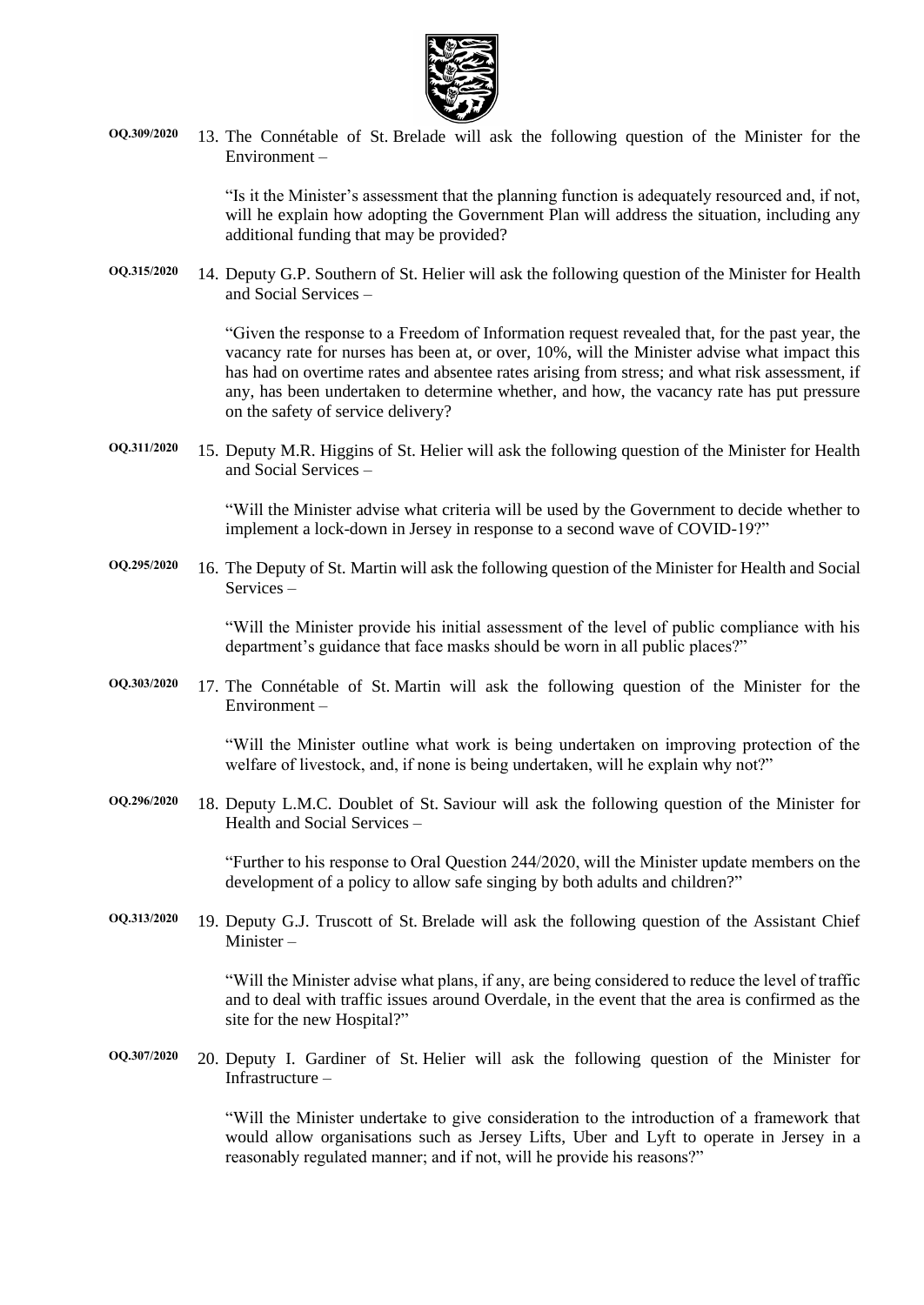

**OQ.297/2020** 21. Deputy K.F. Morel of St. Lawrence will ask the following question of the Chair of the States Employment Board –

> "Will the Chair advise whether the States Employment Board, Chief Minister or Deputy Chief Minister were informed before the Chief Executive took up a role as a non-executive director at New River R.E.I.T. and, if so, whether their written permission was sought and provided; and if permission was given, will the Chief Minister provide an electronic copy to all States Members?"

**OQ.300/2020** 22. Deputy K.G. Pamplin of St. Saviour will ask the following question of the Minister for Children and Housing –

> "Will the Minister explain what the review of the complaints and feedback process in Children's Services entailed and how it was decided that an advisor from a different Government department would lead the review?"

**OQ.310/2020** 23. The Connétable of St. Brelade will ask the following question of the Chair of the States Employment Board –

> "Will the Chair advise members what policy, if any, the States Employment Board has regarding the holding of non-executive directorships by Government employees?"

**OQ.305/2020** 24. Deputy R.J. Ward of St. Helier will ask the following question of the Minister for Education –

"Will the Minister take action to ensure the provision of free school meals throughout both the school term and holidays for those receiving the pupil premium?"

**OQ.312/2020** 25. Deputy M.R. Higgins of St. Helier will ask the following question of the Chief Minister –

"Will the Chief Minister advise what measures, if any, he is currently considering to improve the Jersey Legal Aid system and the ability of Islanders to secure justice through the Island's legal system; and when will any such measures be implemented?"

#### **(c) – Questions to Ministers without notice (30 minutes) –**

1st question period – Minister for Social Security

2nd question period – Chief Minister

#### **J. PERSONAL STATEMENTS**

#### **K. STATEMENTS ON A MATTER OF OFFICIAL RESPONSIBILITY**

#### **L. PUBLIC BUSINESS**

*(Consideration of Public Business to commence at 9.30 a.m. on Tuesday 3rd November 2020)*

**[Deployment and use of Energy Conductive Devices \('Tasers'\) by the States](https://statesassembly.gov.je/AssemblyPropositions/2020/P.97-2020.pdf)  [of Jersey Police.](https://statesassembly.gov.je/AssemblyPropositions/2020/P.97-2020.pdf)** Lodged: 28th July 2020, *[Minister for Home Affairs](https://statesassembly.gov.je/AssemblyPropositions/2020/P.97-2020.pdf)* [P.97/2020.](https://statesassembly.gov.je/AssemblyPropositions/2020/P.97-2020.pdf)

**Deployment and use of Energy Conductive Devices ('Tasers') by the States of Jersey Police (P.97/2020): amendment.** Lodged: 20th October 2020, *Children, Education and Home Affairs Scrutiny Panel.* P.97/2020. Amd.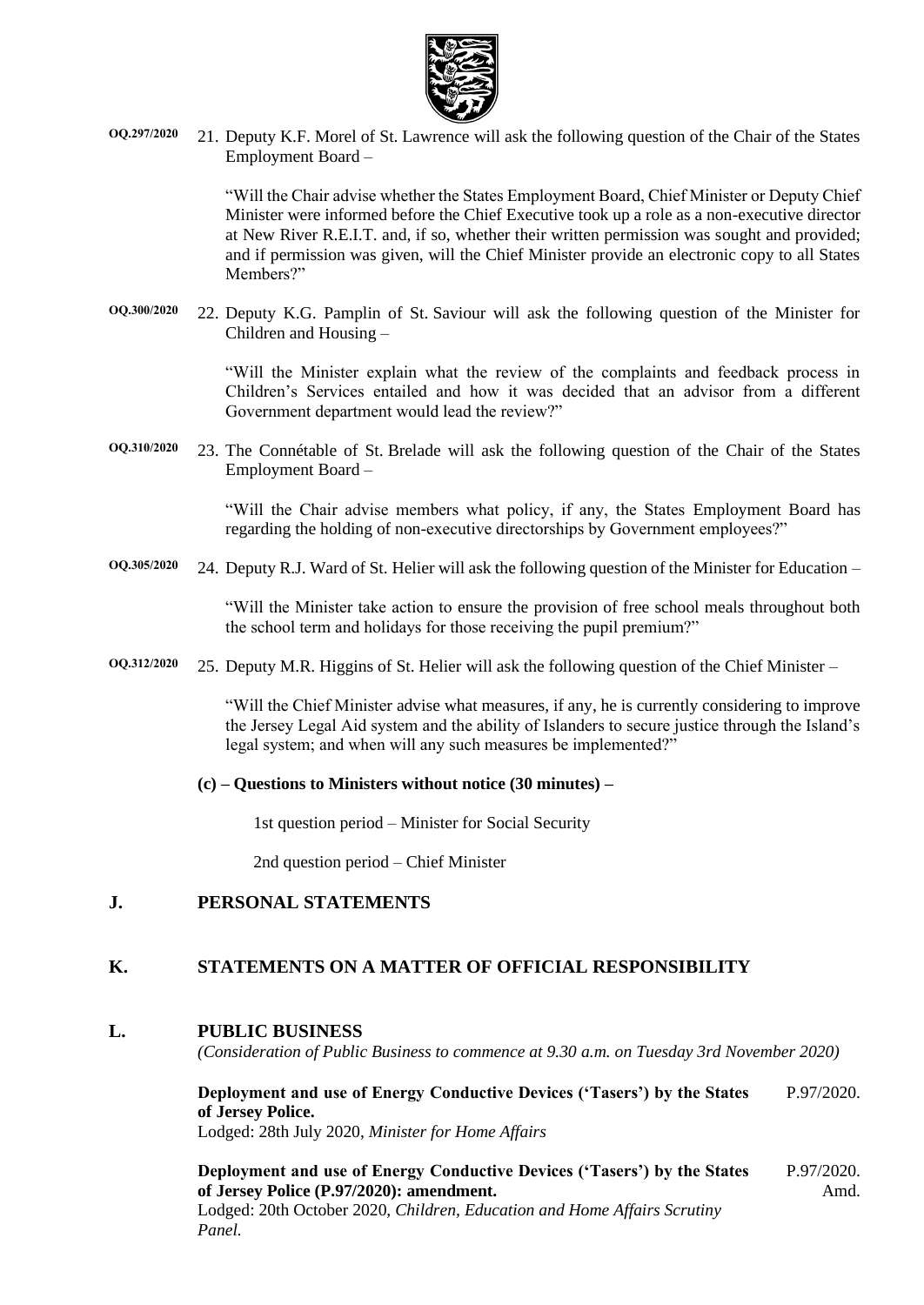

| Deployment and Use of Energy Conductive Devices ('Tasers') by The States<br>of Jersey Police (P.97/2020): Second Amendment.<br>Lodged: 27th October 2020, Children, Education and Home Affairs Scrutiny<br>Panel.                                                                                                                                                                                                           | P.97/2020.<br>Amd. $(2)$ . |
|-----------------------------------------------------------------------------------------------------------------------------------------------------------------------------------------------------------------------------------------------------------------------------------------------------------------------------------------------------------------------------------------------------------------------------|----------------------------|
| Draft Wildlife (Jersey) Law 202-.<br>Lodged: 11th September 2020, Minister for the Environment.                                                                                                                                                                                                                                                                                                                             | P.110/2020.                |
| Draft Wildlife (Jersey) Law 2020- (P.110/2020): amendment.<br>Lodged: 21st October 2020, Deputy of St. Martin.                                                                                                                                                                                                                                                                                                              | P.110/2020.<br>Amd.        |
| Note: Because of the requirement for a two-week lodging period, the minimum lodging period of<br>the amendment of the Deputy of St. Martin will expire on Wednesday 4th November 2020. The<br>Deputy has therefore given notice of his intention to propose, in accordance with Standing Order<br>$26(7)$ , that the minimum lodging period for the amendment be reduced in order that it can be<br>debated at the meeting. |                            |
| <b>Jersey Care Model.</b><br>Lodged: 22nd September 2020, Minister for Health and Social Services.                                                                                                                                                                                                                                                                                                                          | P.114/2020.                |
| Review of the Jersey Care Model.<br>Presented: 22nd October 2020, Health and Social Security Scrutiny Panel.                                                                                                                                                                                                                                                                                                                | S.R.5/2020.                |
| Jersey Care Model (P.114/2020): amendment.<br>Lodged: 20th October 2020, Health and Social Security Scrutiny Panel.                                                                                                                                                                                                                                                                                                         | P.114/2020.<br>Amd.        |
| Jersey Care Model (P.114/2020): amendment (P.114/2020 Amd.) -<br>amendment.<br>Lodged: 27th October 2020, Minister for Health and Social Services.                                                                                                                                                                                                                                                                          | P.114/2020.<br>Amd.Amd.    |
| Draft Statistics and Census (Amendment of Law) (Jersey) Regulations 202-.<br>Lodged: 22nd September 2020, Chief Minister.                                                                                                                                                                                                                                                                                                   | P.115/2020.                |
| Draft Census (Appointed Day) Act 202-.<br>Lodged: 22nd September 2020, Chief Minister.                                                                                                                                                                                                                                                                                                                                      | P.116/2020.                |
| Draft Income Tax (Amendment No. 46) (Jersey) Law 202-.<br>Lodged: 22nd September 2020, Minister for Treasury and Resources.                                                                                                                                                                                                                                                                                                 | P.118/2020.                |
| Draft Social Security (Amendment of Law No. 13) (Jersey) Regulations<br>$202-.$<br>Lodged: 21st September 2020, Minister for Social Security.                                                                                                                                                                                                                                                                               | P.113/2020.                |
| <b>Migration and Population Data.</b><br>Lodged: 23rd September 2020, Deputy J.H. Perchard of St. Saviour.                                                                                                                                                                                                                                                                                                                  | P.120/2020.                |
| Migration and Population Data (P.120/2020): amendment.<br>Lodged: 23rd October 2020, Deputy J.H. Perchard of St. Saviour.                                                                                                                                                                                                                                                                                                   | P.120/2020.<br>Amd.        |
| Immigration and Social Security Co-ordination (EU Withdrawal) Act 2020:<br><b>Extension to Jersey by Order in Council.</b><br>Lodged: 21st October 2020, Chief Minister                                                                                                                                                                                                                                                     | P.140/2020.                |

Lodged: 21st October 2020, *Chief Minister.*

*Note: Because of the requirement for a six-week lodging period, the minimum lodging period of the proposition of the Chief Minister will expire on Wednesday 2nd December 2020. The Chief Minister has therefore given notice of his intention to propose, in accordance with Standing Order*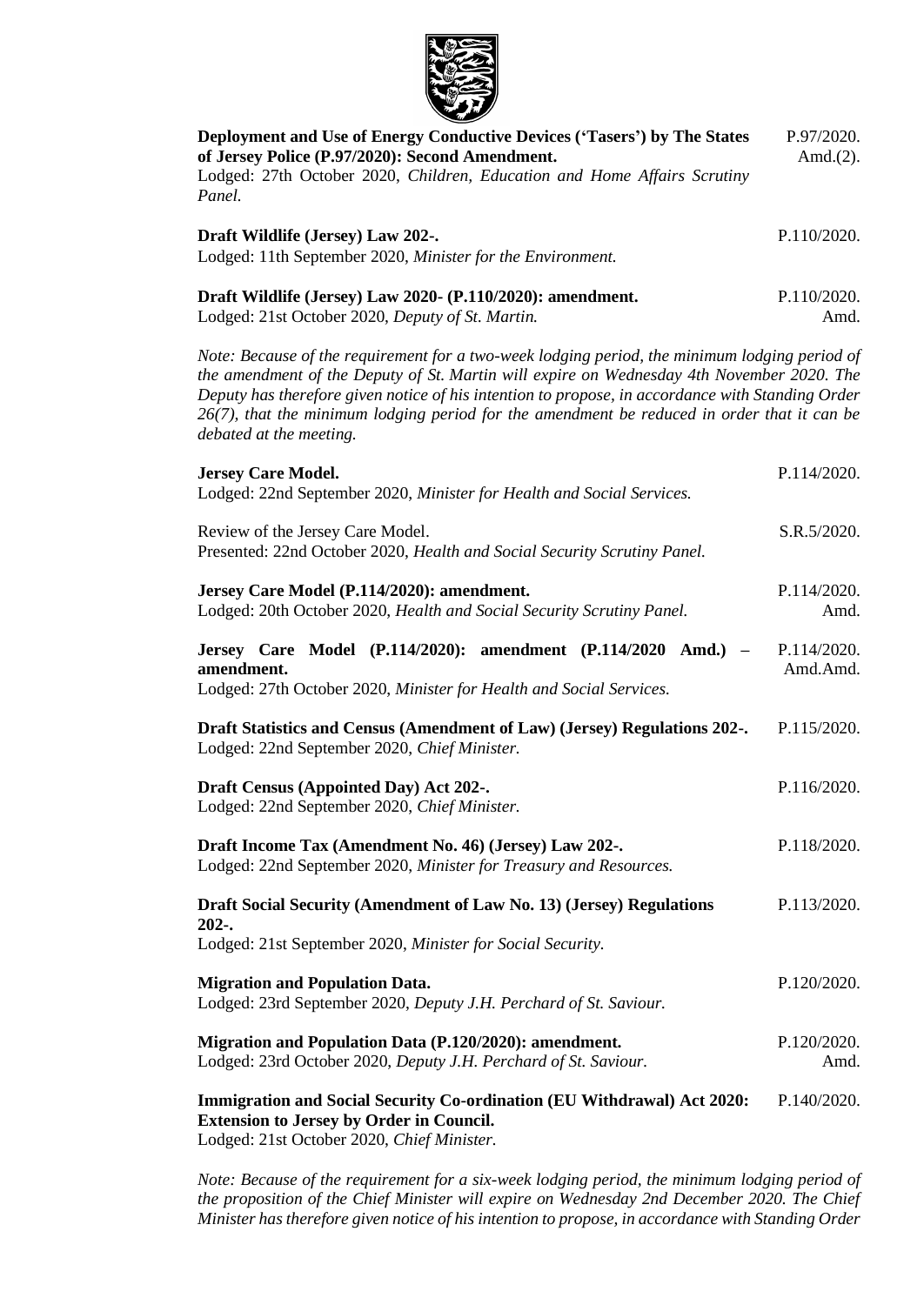

*26(7), that the minimum lodging period for the amendment be reduced in order that it can be debated at the meeting.*

#### **M. ARRANGEMENT OF PUBLIC BUSINESS**

#### **17th November 2020**

| Draft Data Protection (Amendment of Law) (Jersey) Regulations 202-.<br>Lodged: 25th September 2020, Minister for Economic Development, Tourism,<br>Sport and Culture.                 | P.121/2020.                |
|---------------------------------------------------------------------------------------------------------------------------------------------------------------------------------------|----------------------------|
| Our Hospital Site Selection: Overdale.<br>Lodged: 6th October 2020, Council of Ministers.                                                                                             | P.123/2020.                |
| Draft Social Security (Amendment of Law No.14) (Jersey) Regulations 202-.<br>Lodged: 6th October 2020, Minister for Social Security.                                                  | P.124/2020.                |
| Draft Financial Services (Disclosure and Provision of Information) (Jersey)<br><b>Regulations 202-</b><br>Lodged: 6th October 2020, Minister for External Relations.                  | P.125/2020.                |
| Draft Limited Partnerships (Annual Additional Charge) (Amendment)<br>(Jersey) Regulations 202-.<br>Lodged: 6th October 2020, Minister for External Relations.                         | P.126/2020.                |
| Draft Intellectual Property (Unregistered Rights) (Marrakesh Treaty)<br>(Jersey) Regulations 202-.<br>Lodged: 6th October 2020, Minister for External Relations.                      | P.127/2020.                |
| Establishment and funding of the Fiscal Stimulus Fund.<br>Lodged: 6th October 2020, Minister for Treasury and Resources.                                                              | P.128/2020.                |
| Our Hospital Project: acquisition of land for the new hospital at Overdale.<br>Lodged: 6th October 2020, Council of Ministers.                                                        | P.129/2020.                |
| Draft Amendment (No. 48) of the Standing Orders of the States of Jersey.<br>Lodged: 13th October 2020, Privileges and Procedures Committee.                                           | P.131/2020.<br>(re-issue). |
| Carbon Neutral Strategy and Sustainable Transport Policy - Additional<br><b>Considerations for Implementation.</b><br>Lodged: 14th October 2020, Deputy J.H. Perchard of St. Saviour. | P.132/2020.                |
| Draft Financial Services (Disclosure and Provision of Information) (Jersey)<br>Law 202- (Appointed Day) Act 202-.<br>Lodged: 16th October 2020, Minister for External Relations.      | P.133/2020.                |
| Draft Amendment (No.50) of the Standing Orders of The States of Jersey.<br>Lodged: 22nd October 2020, Senator L.J. Farnham.                                                           | P.144/2020.                |

*Note: Because of the requirement for a four-week lodging period, the minimum lodging period of the proposition of Senator L.J. Farnham will expire on Thursday 19th November 2020. The Senator has therefore given notice of his intention to propose, in accordance with Standing Order 26(7), that the minimum lodging period for the amendment be reduced in order that it can be debated at the meeting.*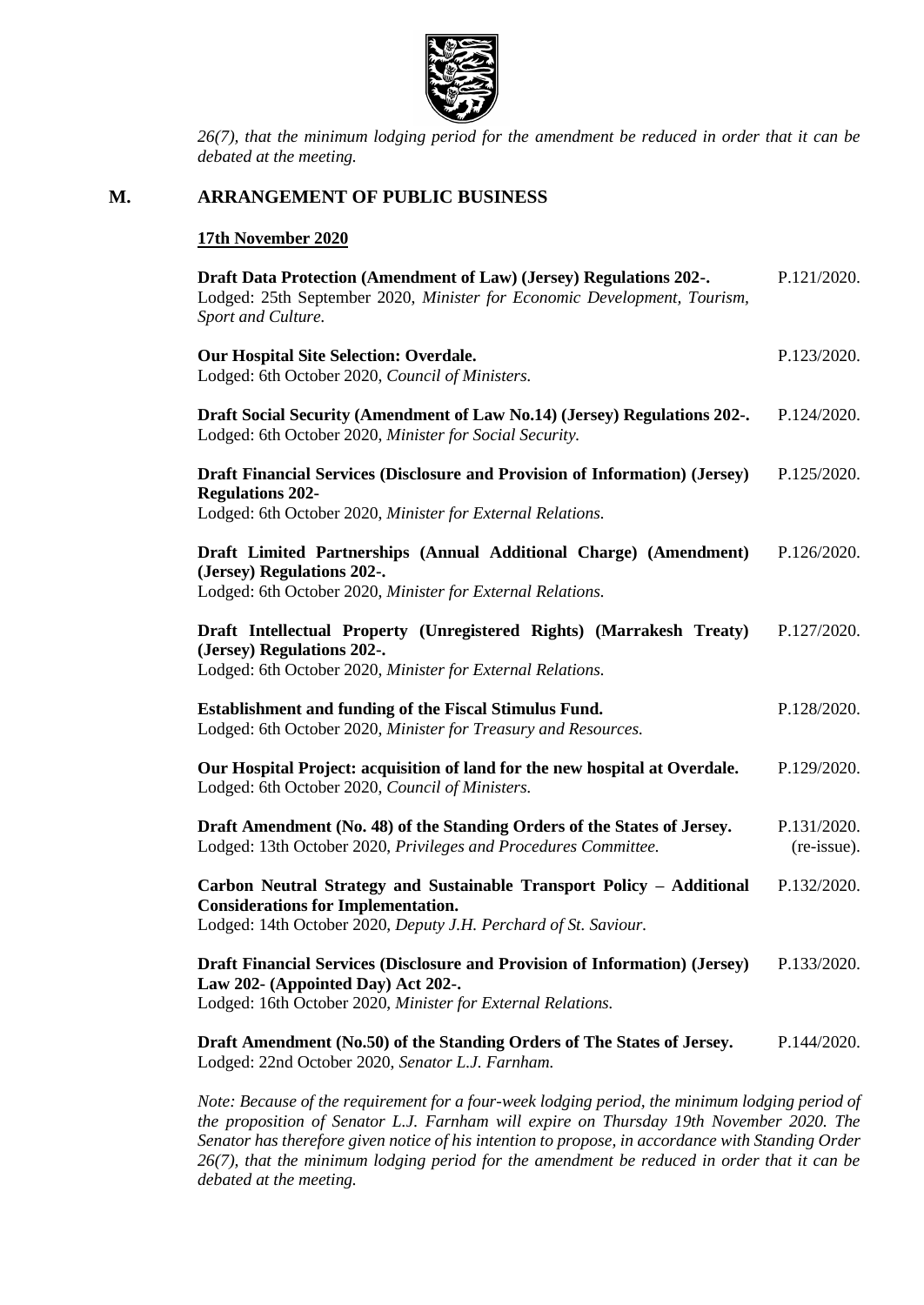

#### **1st December 2020**

| Encroachments on the Foreshore: revised policy.<br>Lodged: 18th September 2020, Minister for Infrastructure.                                                                    | P.111/2020.         |
|---------------------------------------------------------------------------------------------------------------------------------------------------------------------------------|---------------------|
| Draft Customs and Excise (Export Declarations and Export Controls)<br>(Jersey) Regulations 202-.<br>Lodged: 16th October 2020, Minister for Home Affairs.                       | P.134/2020.         |
| Draft EU Legislation (Welfare of Animals during Transport and Pet Travel)<br>(Amendment) (Jersey) Regulations 202-.<br>Lodged: 16th October 2020, Minister for the Environment. | P.135/2020.         |
| Draft Income Support (Amendment No. 20) (Jersey) Regulations 202-.<br>Lodged: 20th October 2020, Minister for Social Security.                                                  | P.136/2020.         |
| <b>Migration Control Policy.</b><br>Lodged: 20th October 2020, Chief Minister.                                                                                                  | P.137/2020.         |
| Migration Control Policy (P.137/2020): amendment.<br>Lodged: 23rd October 2020, Deputy J.H. Perchard of St. Saviour.                                                            | P.137/2020.<br>Amd. |
| Draft EU Legislation (Official Controls) (Jersey) Regulations 202-.<br>Lodged: 20th October 2020, Minister for the Environment.                                                 | P.138/2020.         |
| <b>Composition and Election of the States: Proposed Changes.</b><br>Lodged: 20th October 2020, Privileges and Procedures Committee.                                             | P.139/2020.         |
| Composition and Election of the States: Proposed Changes (P.139/2020) -<br>amendment.<br>Lodged: 27th October 2020, Deputy J.M Maçon of St. Saviour.                            | P.139/2020.<br>Amd. |
| <b>CI Lottery: Allocation of 2019 Proceeds.</b><br>Lodged: 21st October 2020, Minister for Economic Development, Tourism, Sport<br>and Culture.                                 | P.141/2020.         |

*Note: Because of the requirement for a six-week lodging period, the minimum lodging period of the proposition of the Minister for Economic Development, Tourism, Sport and Culture will expire on Wednesday 2nd December 2020. The Minister has therefore given notice of his intention to propose, in accordance with Standing Order 26(7), that the minimum lodging period for the amendment be reduced in order that it can be debated at the meeting.*

#### **Jersey Heritage Trust: Amendments to Constitution.** Lodged: 21st October 2020, *Minister for Economic Development, Tourism, Sport and Culture.* P.142/2020.

*Note: Because of the requirement for a six-week lodging period, the minimum lodging period of the proposition of the Minister for Economic Development, Tourism, Sport and Culture will expire on Wednesday 2nd December 2020. The Minister has therefore given notice of his intention to propose, in accordance with Standing Order 26(7), that the minimum lodging period for the amendment be reduced in order that it can be debated at the meeting.*

**Draft Amendment (No.49) of the Standing Orders of The States of Jersey.** Lodged: 22nd October 2020, *Deputy S.M. Wickenden of St. Helier.* P.143/2020.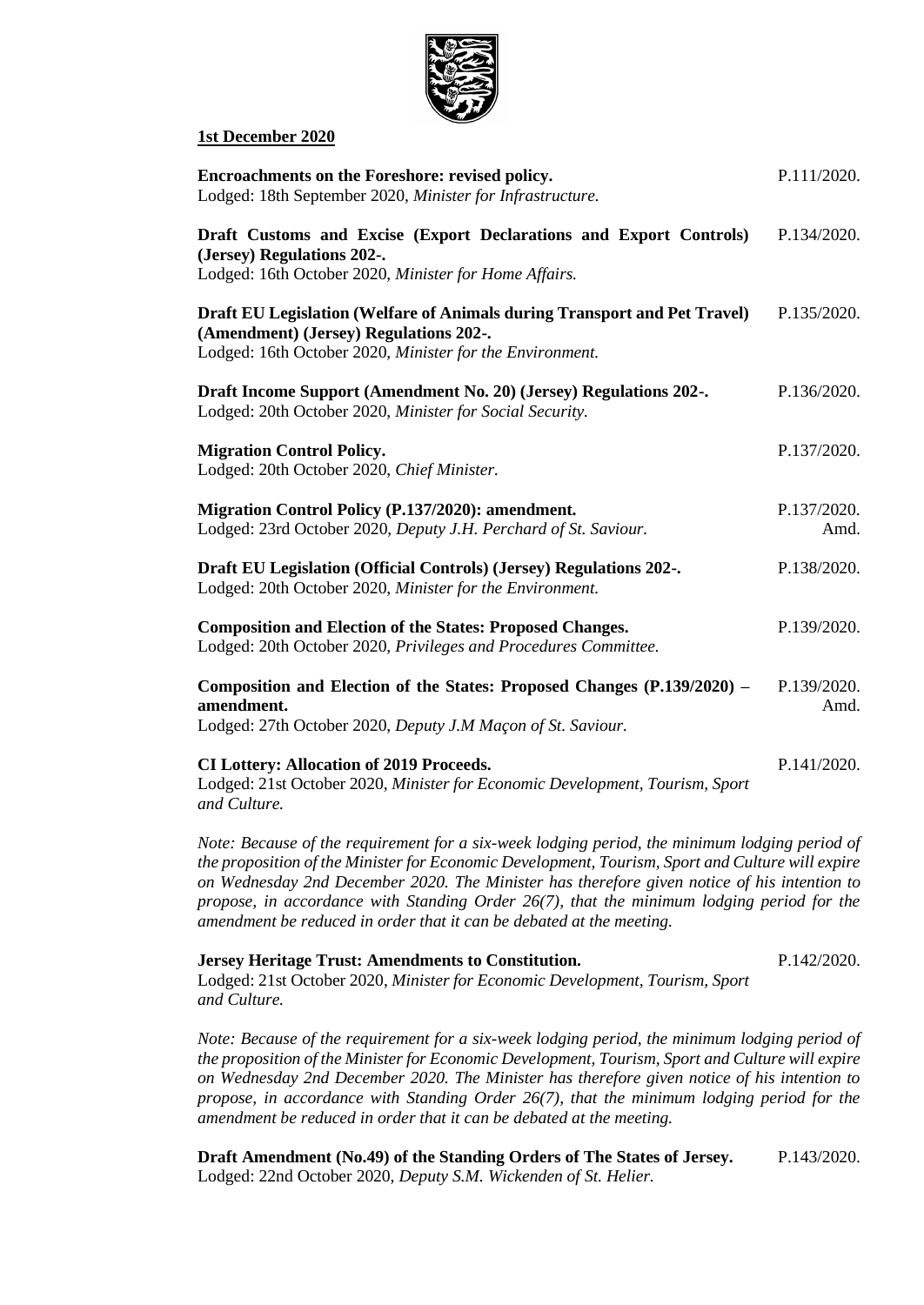

#### **14th December 2020**

| Government Plan: 2021-24.<br>Lodged: 12th October 2020, <i>Council of Ministers</i> .                      | P.130/2020. |
|------------------------------------------------------------------------------------------------------------|-------------|
| Government Plan: $2021-24 -$ Annex.<br>Presented: 12th October 2020, Council of Ministers.                 | R.111/2020. |
| 9th February 2021                                                                                          |             |
| Immigration Acts: extension to Jersey by Order in Council.<br>Lodged: 22nd September 2020, Chief Minister. | P.119/2020. |

### **L.-M. HART Deputy Greffier of the States**

28th October 2020

**Note –**

**In accordance with the meeting dates fixed for 2019 by the Privileges and Procedures Committee, this meeting will continue, if necessary, on Wednesday 4th and Thursday 5th November 2020.**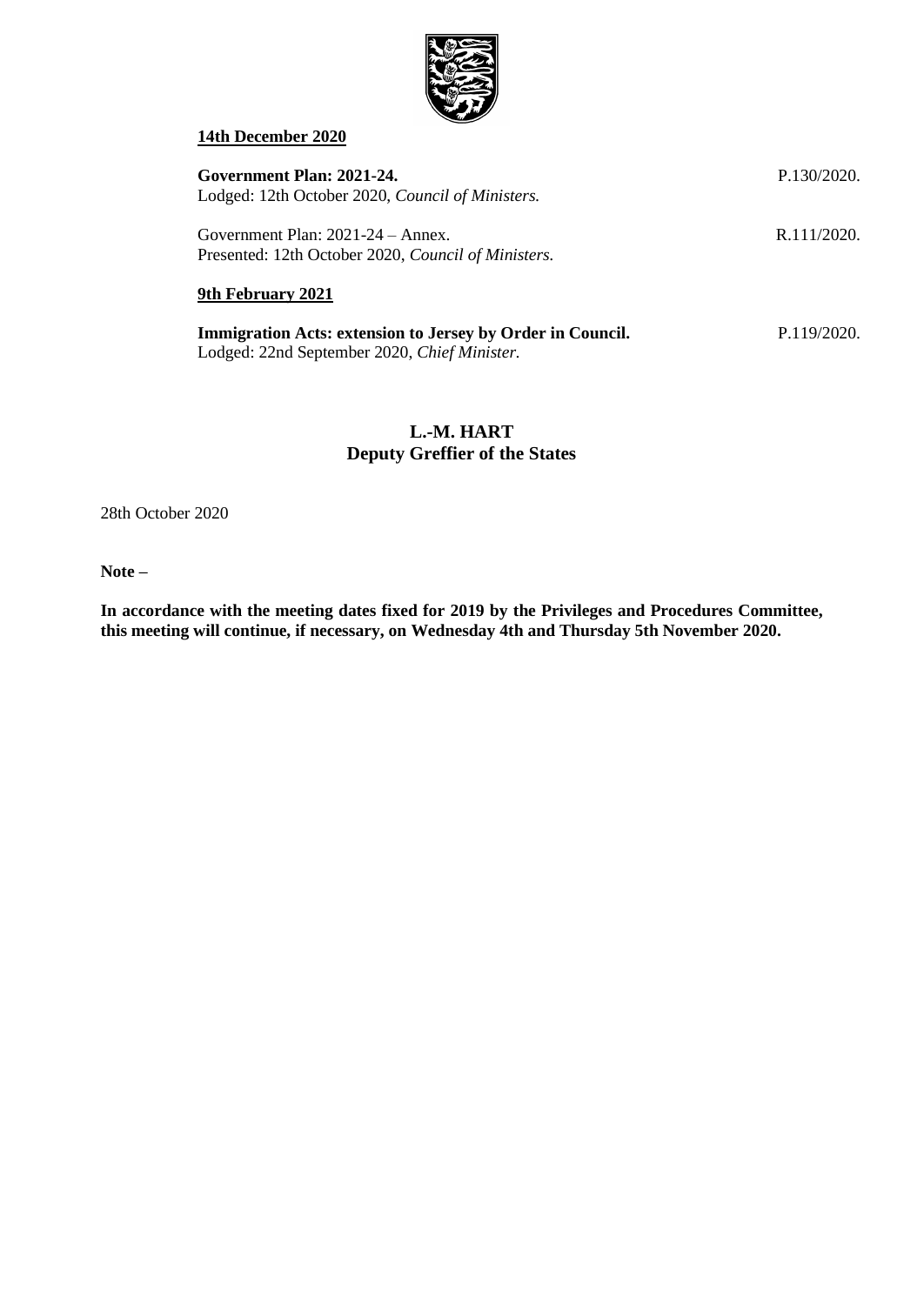

### **Explanatory Note regarding subordinate legislation tabled at this meeting.**

(See Item B)

#### **R&O.125/2020.**

Road Traffic (Lighting) (Amendment) (Jersey) Order 2020.

This Order amends the Road Traffic (Lighting) (Jersey) Order 1998 ("principal Order") to allow pedal cycles to be used with lamps emitting flashing lights and sets out the technical requirements with which such lamps must comply.

*Article 1* is an interpretation provision.

*Article 2* amends the principal Order so as to extend the list of vehicles which are exempt from the prohibition preventing any vehicle from being fitted with a lamp which automatically emits a flashing light. The list is extended to include a pedal cycle fitted with a front or rear lamp capable of emitting a flashing light provided that the intensity of light is not less than 4 candelas. This provision also applies to any trailer or sidecar to which the pedal cycle is attached.

*Article 3* provides that the approval marking or British Standard marking required for a front or rear lamp fitted to a pedal cycle, attached trailer or sidecar, does not apply to a front or rear lamp capable of emitting a flashing light unless that lamp is also capable of emitting a steady light.

*Articles 4 and 5* provide that the flashing lights emitted from a front or rear lamp fitted to a pedal cycle, attached trailer or sidecar must be displayed at constant intervals and between 60 and 240 times per minute.

*Article 6* sets out the title of this Order and provides for it to come into force 7 days after the day it is made.

The Order was made on 19th October 2020 and came into force on 26th October 2020.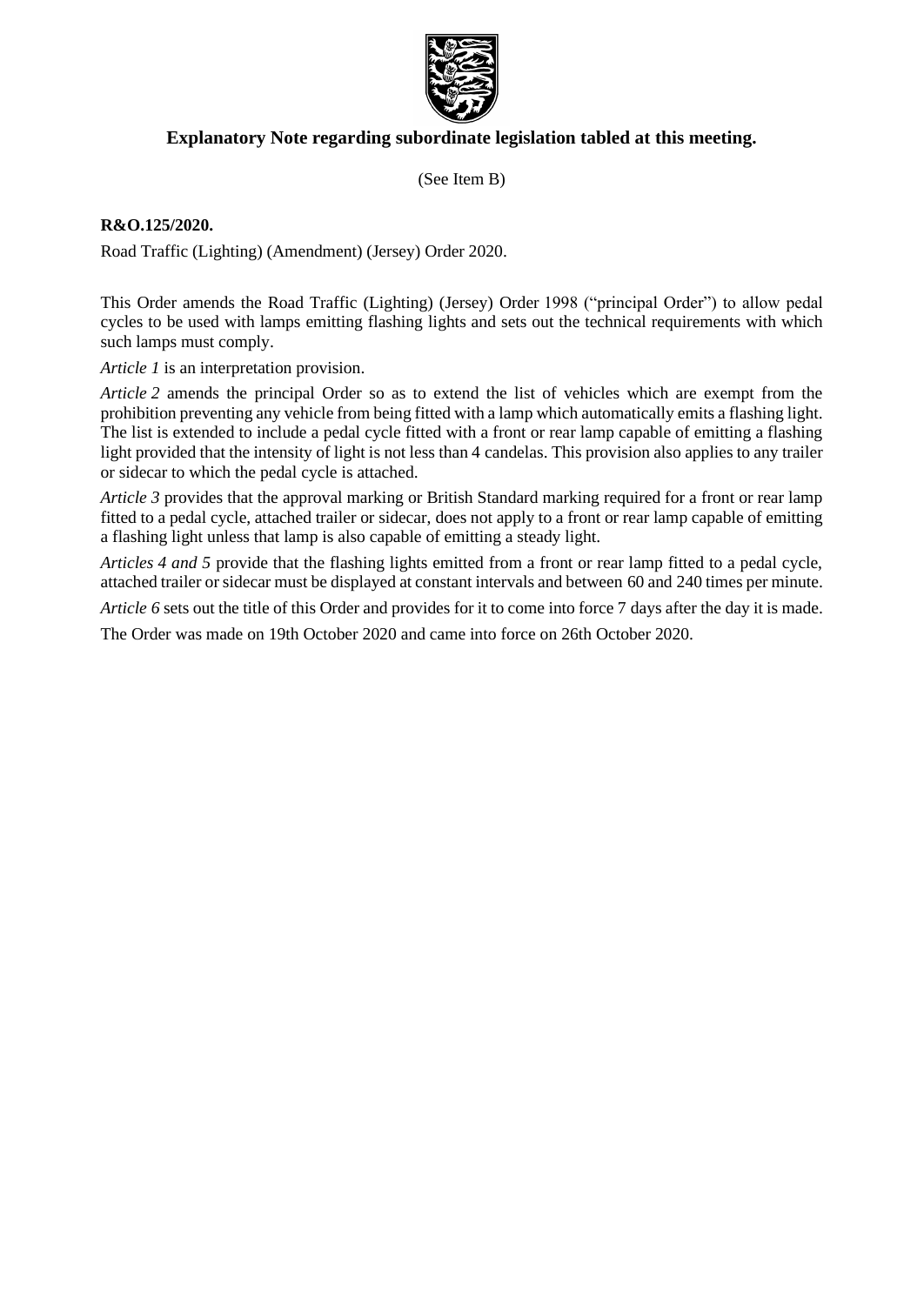

#### (See Item I(a))

1. The Minister for Health and Social Services will table an answer to the following question asked by Deputy J.H. Perchard of St. Saviour –

"Will the Minister advise how many Islanders are classed as being in the highest risk category for Covid-19, and will he explain what actions are planned to ensure that these Islanders are able to safely maintain their independence when accessing essentials over the next 6 months?"

2. The Minister for Social Security will table an answer to the following question asked by Deputy J.H. Perchard of St. Saviour –

"Given the recent States Assembly decision to approve the reduction of Social Security contributions to 4%, will the Minister explain what plans, if any, are in place to recuperate the lost funds and by when will they be replenished?

3. The Minister for Education will table an answer to the following question asked by Deputy J.H. Perchard of St. Saviour –

"Will the Minister advise –

- (a) what funding plans are in place to support children who were most negatively impacted by the loss of teaching and learning contact time due to the pandemic; and
- (b) following reports from the U.K. that the attainment gap has widened between the richest and poorest students as a result of school closures, what is Jersey's equivalent position, and when will such data be available, if not currently?"
- 4. The Minister for Children and Housing will table an answer to the following question asked by Deputy J.H. Perchard of St. Saviour –

"What is the Minister's assessment in respect of whether there exists an attainment gap between the Island's most advantaged and disadvantaged students following Covid-prompted school closures, and will he explain what plans, if any, are in place to support children and families affected by any such attainment gap?"

5. The Minister for the Environment will table an answer to the following question asked by Deputy J.H. Perchard of St. Saviour –

"Will the Minister advise whether it is current policy that –

- (a) residential properties should be proportionate in size to the number of occupants; and
- (b) new flats or apartment buildings should have a minimum size per room;

and if there is no such policy, is it his assessment that these provisions should be introduced; and, furthermore, will he state whether he will take action to place restrictions on large dwellings in order to prevent small numbers of people occupying disproportionately large amounts of land; and if not, will he advise why?"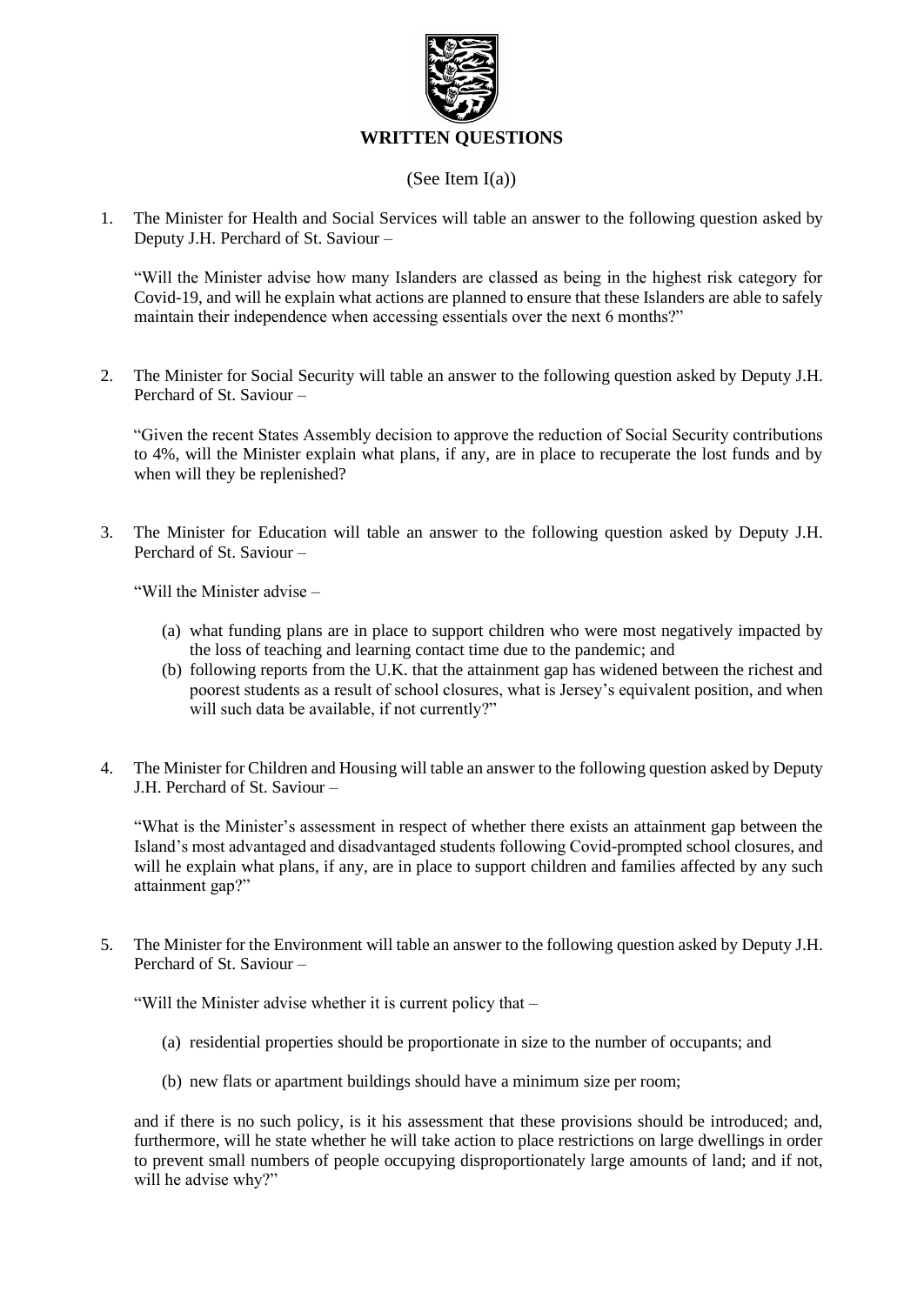

6. The Minister for Health and Social Services will table an answer to the following question asked by Deputy L.M.C. Doublet of St. Saviour –

"Following the answer to Written Question 347/2020, will the Minister advise –

- (a) the dates, times and content of the social media posts relating to the inaugural Maternity Voices Partnership (M.V.P.) meeting, and will he attach the minutes of the inaugural meeting in his answer;
- (b) the date of the next planned M.V.P. meeting;
- (c) how those who have accessed maternity services in the recent past, but who are no longer accessing them, can participate in the M.V.P.;
- (d) how the needs and the voice of the father or second parent are taken into account; and
- (e) how the M.V.P. is including the voice of the child, and if not, will he explain how this is to be addressed?"
- 7. The Minister for Children and Housing will table an answer to the following question asked by Deputy L.M.C. Doublet of St. Saviour –

"Will the Minister advise how he is ensuring all children with the capacity to understand that smacking is not permitted by law are educated and informed about this in a child-friendly way; and will he explain what avenues exist for children to report any such behaviour and how are they informed of these avenues and given opportunities to make a disclosure?"

8. The Minister for Children and Housing will table an answer to the following question asked by Deputy L.M.C. Doublet of St. Saviour –

"Will the Minister advise what plans he has, if any, to respond to the issues outlined in the Best Start Partnership's briefing paper on the impact of Covid-19 lockdown measures on parents-to-be, babies, young children and their families?"

9. The Minister for Education will table an answer to the following question asked by Deputy R.J. Ward of St. Helier –

"Given the commitment of resources for 'catch-up' programmes in schools, will the Minister advise how the allocated funds will be divided between the employment of –

- (a) private tuition companies, providing details of the companies involved; and
- (b) current teaching staff to provide lessons outside of normal times;

and will the Minister advise whether any staff will be expected to provide the 'catch-up' lessons during after school hours without receiving any extra payment and, if so, why?"

10. The Minister for the Environment will table an answer to the following question asked by Deputy R.J. Ward of St. Helier –

"In relation to the Public Health and Safety (Rented Dwellings) (Jersey) Law 2018, will the Minister advise –

- (a) how many inspections have been carried out since the Law came into force; and
- (b) how many rented dwellings have failed to meet the minimum standards as set out in the Law?"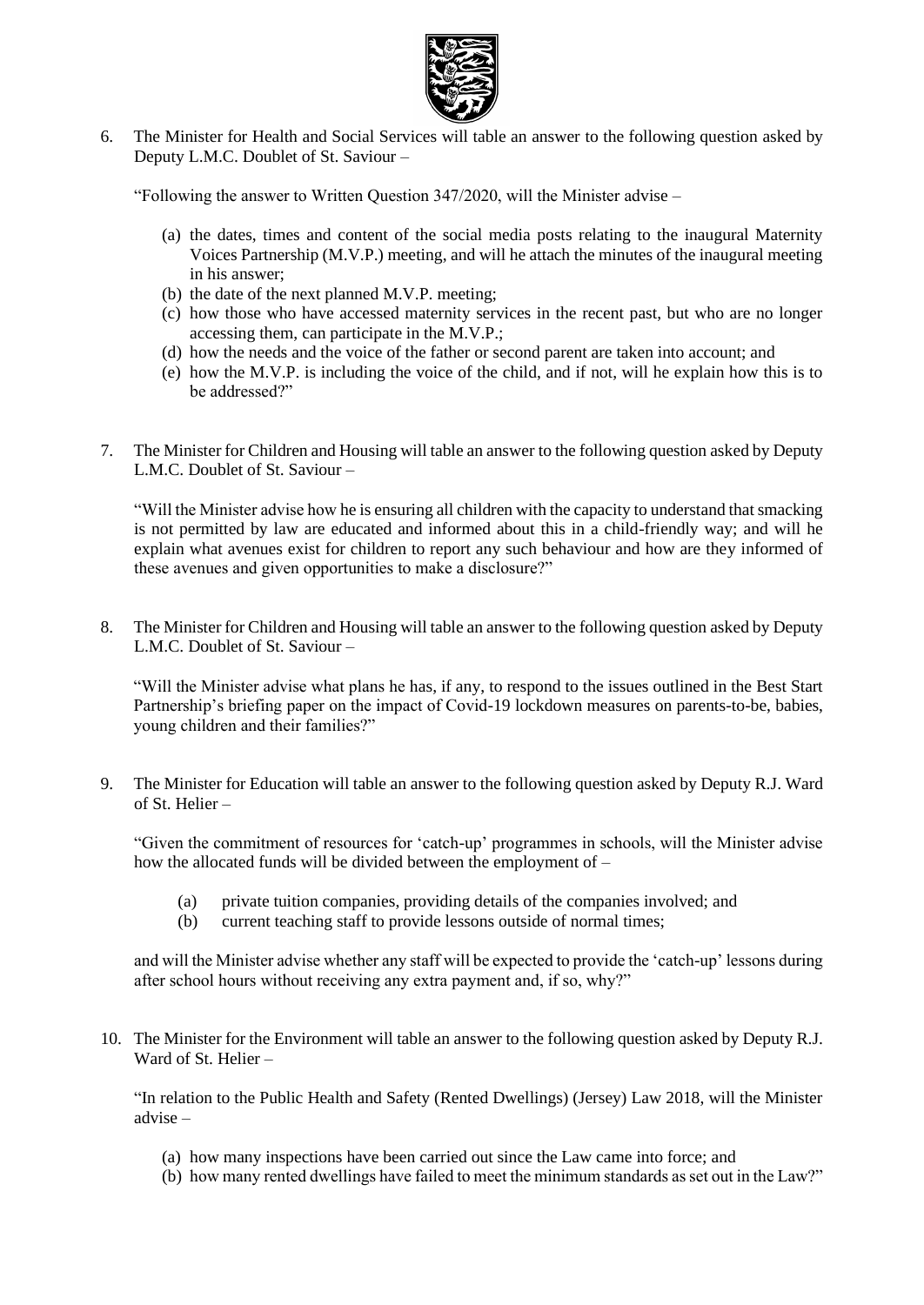

11. The Minister for Infrastructure will table an answer to the following question asked by Deputy R.J. Ward of St. Helier –

"Further to the Minister's response to Written Question 333/2020, will the Minister provide an update in relation to the cycling projects, outlining where efforts are being focussed to becoming a cycling Island; and will he advise the delivery date for the projects?"

12. The Minister for Treasury and Resources will table an answer to the following question asked by Deputy R.J. Ward of St. Helier –

"Further to the Minister's response to Oral Question 197/2020 regarding the funding of hotel rooms for isolating workers, will the Minister –

- (a) advise if the list of suppliers that received funding has been completed and, if not, when it will be published and circulated to Members; and
- (b) provide details of the criteria used in the selection of hotels where rooms will be used for future isolation needs?"
- 13. The Minister for Treasury and Resources will table an answer to the following question asked by Deputy R.J. Ward of St. Helier –

"Will the Minister, as shareholder representative, give a breakdown by month of the number of employees of States-owned companies who have been signed off work due to stress over the last year?"

14. The Minister for Health and Social Services will table an answer to the following question asked by the Connétable of St. Martin –

"Will the Minister advise what work, if any, has been undertaken since 2018 to improve access to endocrinology services for Islanders, in particular in relation to thyroid conditions, either by increasing the on-Island service or establishing a working partnership with a U.K. hospital; and will he advise if there are any future plans for such improvements to take place; and if not, why not?"

15. H.M. Attorney General will table an answer to the following question asked by the Connétable of St. Martin –

"Will H.M. Attorney General advise what changes in legislation, if any, will be required to allow Deputies of multi-Parish constituencies to speak at Parish Assemblies and other Parish-based meetings and events, should P.139/2020 be approved by the States Assembly, as recommended in the States of Jersey's Electoral Commission Report 2013 (R.2/2013)?"

16. The Chair of the Privileges and Procedures Committee will table an answer to the following question asked the Connétable of St. Martin by –

"Will the Chair advise –

- (a) whether any discussions were held by the Committee regarding Draft Amendment (No. 49) of the Standing Orders of the States of Jersey (P.143/2020);
- (b) if so, what the outcome was of any such discussions; and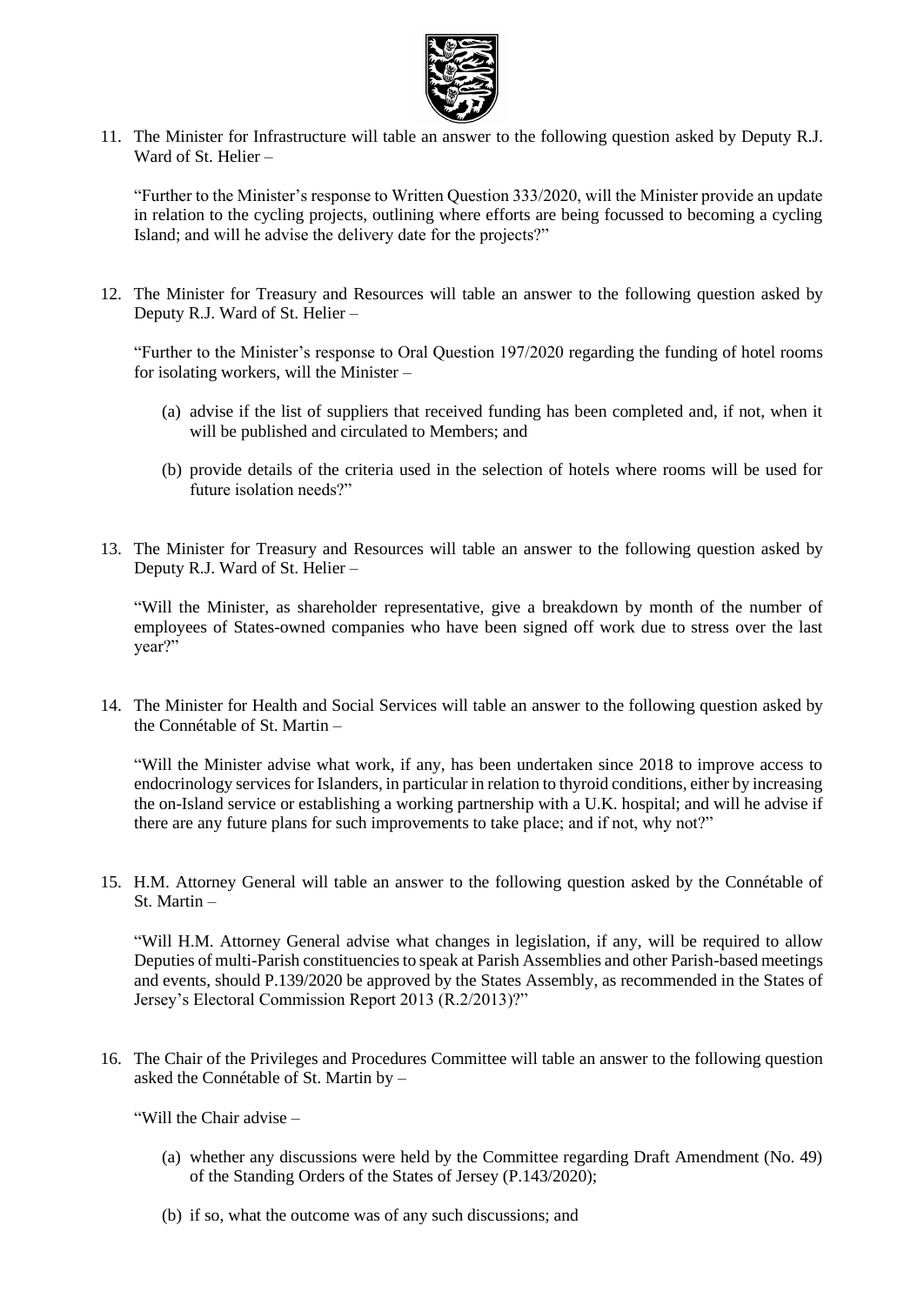

- (c) whether the Committee considered lodging the proposition in its own name?"
- 17. The Minister for International Development will table an answer to the following question asked by the Connétable of St. Martin –

"Will the Minister provide a timetable for the publication of the final report on Island identity and the International Profile Policy, including a date for its presentation to the States Assembly?"

18. The Minister for Infrastructure will table an answer to the following question asked by the Connétable of St. Helier –

"Will the Minister set out the timetable for the development, publication, consultation and implementation of the following transport strategies –

- (a) Island-wide and Town networks for walking and cycling;
- (b) road safety;
- (c) bus services, including a Town 'hoppa' service;
- (d) parking, including provision for disabled drivers;
- (e) taxis and cabs;
- (f) licensing of new modes of transport such as electric scooters; and
- (g) M.O.T. testing that includes testing and certifying vehicles for low emissions?"
- 19. The Chief Minister will table an answer to the following question asked by Deputy G.P. Southern of St. Helier –

"Given the submission by the Department of Health and Community Services to the Migration Policy Development Board, in which it was indicated that up to 50% of mental health nurses and 75% of adult nurses used by the Department were supplied by agencies, and the reliance by that Department on agency and locum medical professionals to deliver health care in the Island, will the Chief Minister –

- (a) explain how the recently published proposals for migration control will help to address this situation; and
- (b) state what assessment, if any, has been undertaken of how Brexit will affect the situation?"
- 20. The Chair of the Privileges and Procedures Committee will table an answer to the following question asked by Deputy M. Tadier of St. Brelade –

"Further to the response to Written Question 386/2020, will the Committee consider and report back to Members on the use of second or third languages in other parliaments or assemblies, and whether members in other jurisdictions are required to translate their own speeches when using another official language of the body in question, as a means of determining whether existing conventions and procedures in the States Assembly in the use of its official languages are reasonable or need to be amended?"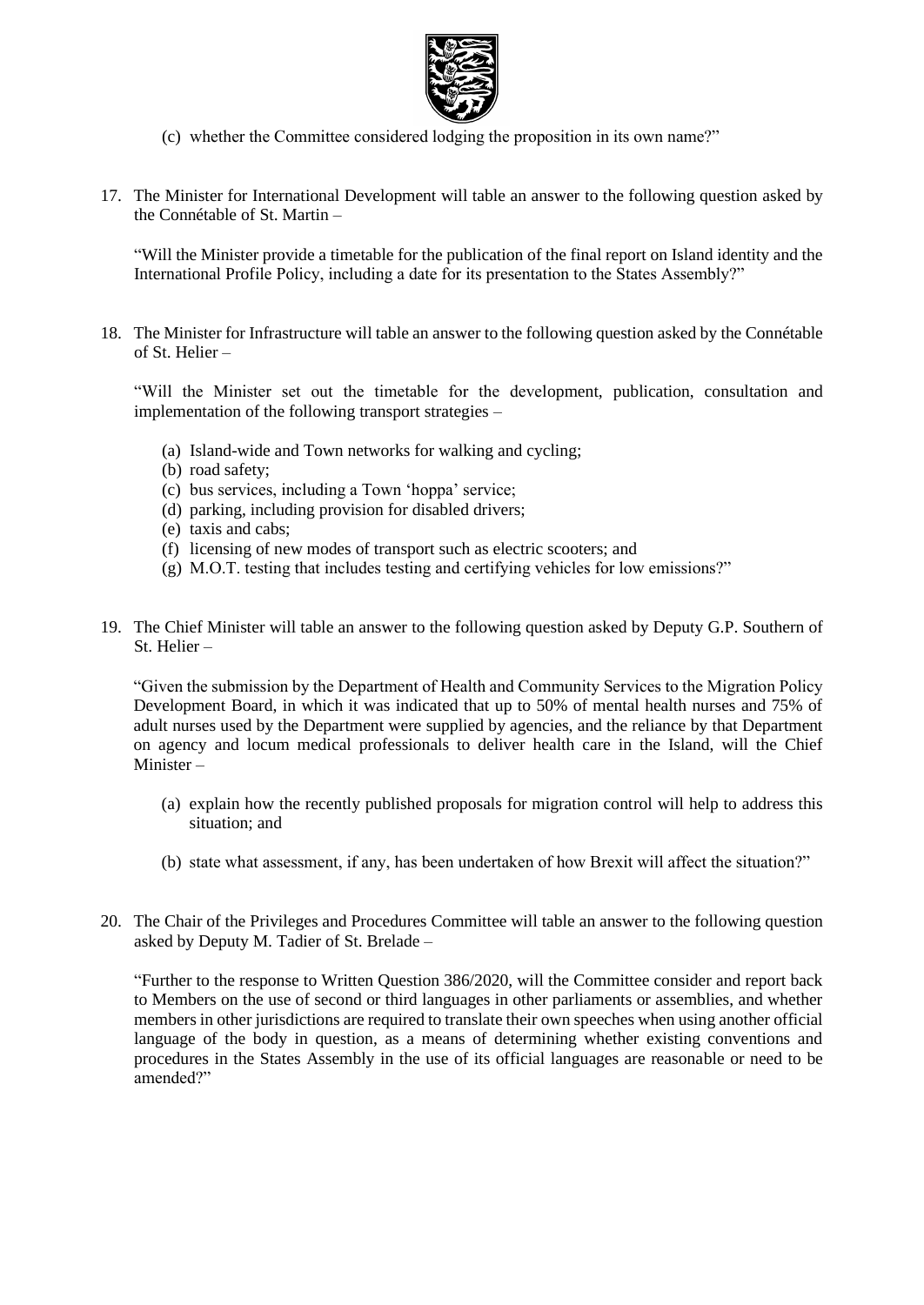

21. The Minister for Health and Social Services will table an answer to the following question asked by Deputy G.P. Southern of St. Helier –

"Does the Minister receive direct reports on how current waiting lists within his Department impact on patients, including instances in which patients have had to stop driving or sell their property whilst waiting for an operation or procedure, or where new patients cannot be seen because of a shortage of staff; and what action, if any, does he propose to take to reduce the waiting lists and to ensure that service-delivery does not negatively impact on patients in the way described?"

22. The Minister for Health and Social Services will table an answer to the following question asked by Deputy I. Gardiner of St. Helier –

"Will the Minister provide details of the percentage of instances since 1st October 2020 in which a positive Covid test result has been received on Day 5, or any subsequent day, following an initial negative Covid-test result?"

23. The Minister for Health and Social Services will table an answer to the following question asked by Deputy I. Gardiner of St. Helier –

"Will the Minister provide a breakdown of the positive cases identified since 1st July 2020 in the following categories, determining whether the individuals contracted the virus through travel (i.e. on a plane) or through transmission within the community (including household transmission) –

- (a) seeking healthcare;
- (b) admissions screening;
- (c) planned workforce screening; and
- (d) contact tracing?"
- 24. The Minister for Health and Social Services will table an answer to the following question asked by Deputy I. Gardiner of St. Helier –

"Will the Minister provide a full breakdown of present staffing levels in each department at the General Hospital, including all current vacancies, and advise what provisions are in place to manage the impact of Covid-19 or illness in any areas which are assessed as under-resourced?"

25. The Minister for Health and Social Services will table an answer to the following question asked by Deputy G.P. Southern of St. Helier –

"Further to the submission made by his Department to the Migration Policy Development Board, in which it was indicated that up to 50% of mental health nurses and 75% adult nurses used by the Department were supplied by agencies, and the reliance by that Department on agency and locum medical professionals to deliver health care in the Island, will the Minister state what action, if any, is being taken to increase and improve the recruitment of community nurses and other trained workers in lower-skilled roles, such as health care assistants and home care assistants?"